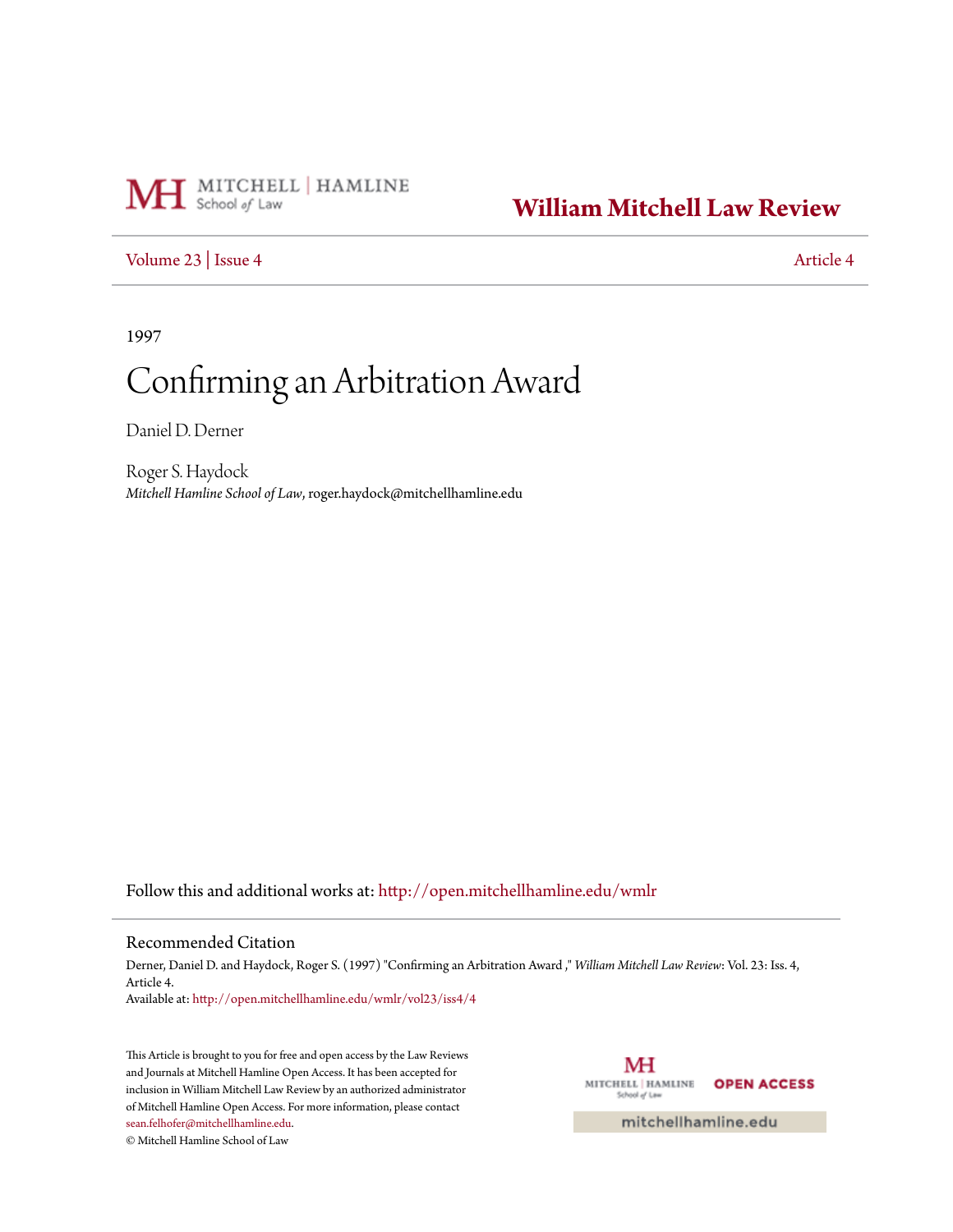## **CONFIRMING AN ARBITRATION AWARD**

## Daniel D. Derner<sup>t</sup><sub>#</sub> Roger S. Haydock

| В. |  |
|----|--|
| C. |  |
|    |  |
|    |  |
|    |  |
|    |  |
|    |  |
|    |  |
|    |  |
|    |  |
|    |  |
|    |  |
|    |  |

#### I. INTRODUCTION

Arbitration is a method of dispute resolution being used with increasing frequency as a substitute for litigation. Often, parties prefer arbitration over litigation because arbitration is expedient and typically less expensive, the procedures are uniform nationwide, there are expert decision makers available to decide complex cases, and the procedural rules are more flexible than those em-

t Daniel D. Derner received a B.A. from Gustavus Adolphus College in 1994 and a Juris Doctor from William Mitchell College of Law in 1997.

tt Roger S. Haydock is a professor of law at William Mitchell College of Law. He is a director of Advanced Dispute Resolution and an internationallyknown author and practitioner.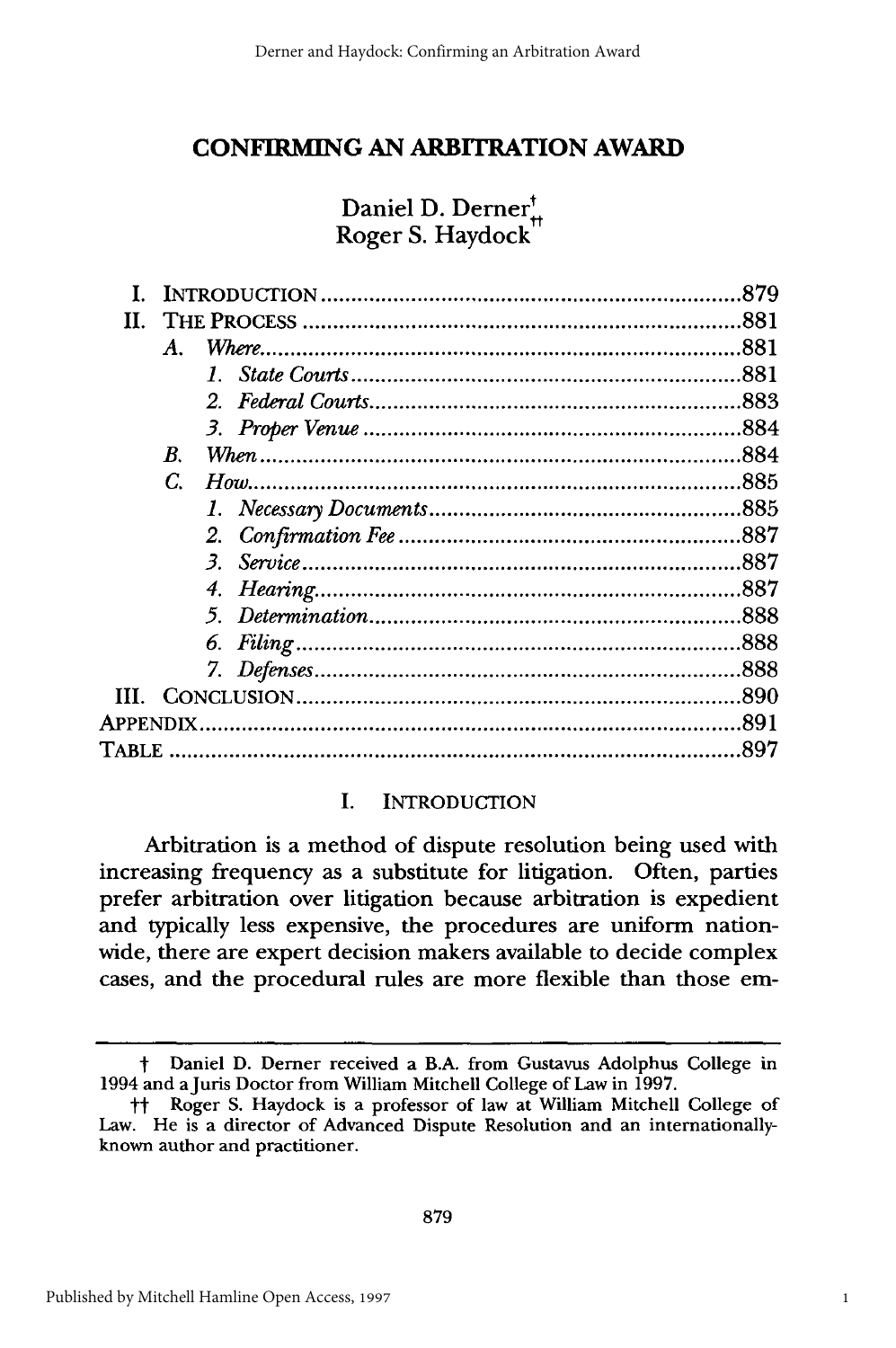ployed in the trial setting.' With arbitration, parties can resolve their disputes fairly and privately **by** having an arbitrator issue a binding award following a hearing.<sup>2</sup> In addition, a dissatisfied party can challenge an award only on very limited grounds.

The result of a binding arbitration is the same as the result in litigation: a decision that is enforceable as a judgment.<sup>4</sup> An arbitration award is as effective as a civil judgment, provided that it is confirmed as a judgment.<sup>5</sup> Arbitration acts in all fifty states allow a party to confirm an arbitration award,<sup>6</sup> and the Federal Arbitration Act (FAA) similarly provides a confirmation process in federal court.7 "A party simply has to follow applicable procedures in the court which has proper jurisdiction, and the confirmed award becomes an enforceable judgment."" The basic confirmation process is simple and involves answering three basic questions: (1) Where can this award be confirmed?<sup>9</sup> (2) When can this award be confirmed?<sup>10</sup> and (3) How can this award be confirmed?<sup>11</sup>

This Article explains how to confirm a valid and binding arbitration award by answering the aforementioned questions and, thus, is meant to assist practitioners in enforcing an arbitration award by converting it into a state or federal court judgment. The Appendix to this Article includes forms for use in confirming an

7. 9 U.S.C. § 9 (1994).

8. DOYLE & HAYDOCK, *supra* note 4, at 9. It also is relevant to note that once the award is rendered, the prevailing party can use any means available to collect on any judgment, including garnishment, attachment, execution, and any other available collection methods. *See id.* at 66.

- *9. See infra* Part II.A.
- 10. *See infra* Part II.B.
- *11. See infra* Part **II.C.**

*<sup>1.</sup> See* Susan C. Rabasca, *Venue for Motions to Confirm or Vacate Arbitration Awards Under the Federal Arbitration Act,* 57 FORDHAM L. REv. 653, 653 (1989) (explaining the Federal Arbitration Act and how it is applied in the court system).

*<sup>2.</sup> See* ROGER S. HAYDOCK ET AL., LAWYERING **-** PRACTICE AND PLANNING 117 (1996). The term "award" is used to describe the arbitrator's decision.

*<sup>3.</sup> See id.* at 118. While in some cases, the losing party may attempt to vacate, modify, or correct an award entered against it, the grounds for such actions are extremely narrow and quite specific. See *infra* note 51 for a list of the specified grounds.

*<sup>4.</sup> See* STEPHEN PATRICK DOYLE & ROGER SILvE HAYDocK, WITHOUT THE PUNCHES - RESOLVING DISPUTES WITHOUT LITIGATION 8-12 (1991) (explaining various methods of alternative dispute resolution).

*<sup>5.</sup> See* 9 U.S.C. § 13 (1994) ("The judgment so entered shall have the same force and effect, in all respects, as, and be subject to all the provisions of law relating to, ajudgment in an action; and it may be enforced as if it had been rendered in an action in the court in which it is entered.").

<sup>6.</sup> See *infra* note 19 and statutes cited therein.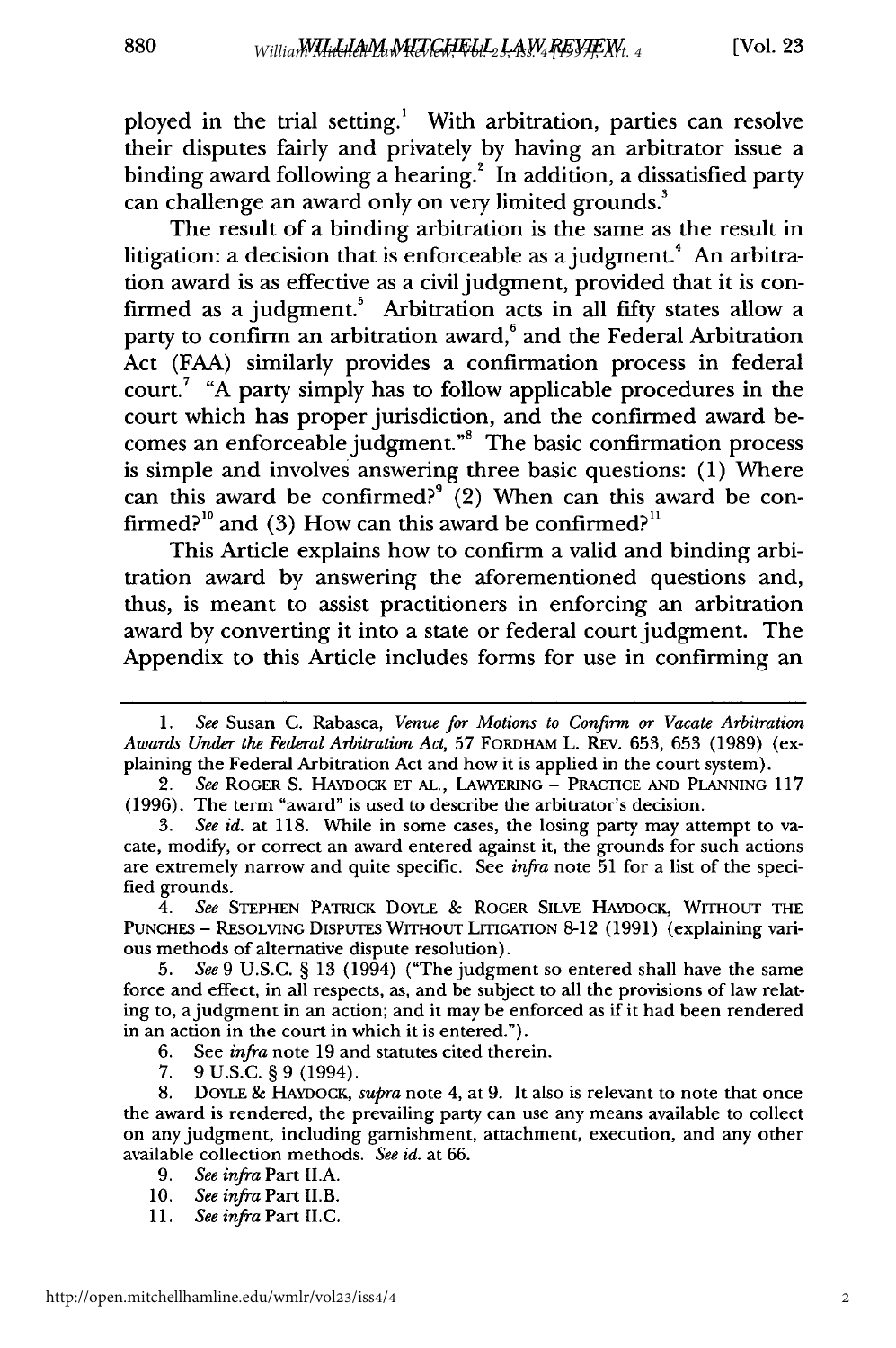award and a Table which summarizes the laws applicable to the confirmation process in federal court and in courts of all fifty states. A practitioner should review these laws before bringing a confirmation proceeding. In addition, because local rules in some jurisdictions also may govern aspects of the confirmation process, a practitioner should review any applicable local rules.

#### **II.** THE **PROCESS**

*A. Where*

#### *1. State Courts*

Arbitration awards routinely are confirmed in state courts. The FAA controls the enforceability of arbitration awards issued in cases involving interstate commerce.<sup>12</sup> The United States Supreme Court has held that a state court must confirm an arbitration award rendered pursuant to the FAA because this Act supersedes any contrary state acts.<sup>13</sup> This holding requires a state court judge to enforce an arbitration award issued by an arbitrator in another state.<sup>14</sup> This is true even if the state court judge dislikes arbitration awards or a state law declares the arbitration award to be unenforceable.<sup>15</sup>

3

<sup>12. 9</sup> U.S.C. §§ 1-16 (1994). The FAA provides that written agreements to arbitrate involving interstate commerce shall be enforceable. *See id.* § 1 (providing that "commerce as herein defined, means commerce among the several States or with foreign nations, or in any Territory of the United States or in the District of Columbia, or between any such Territory and another, or between any such Territory and any State or foreign nation, or between the District of Columbia and any State or Territory or foreign nation").

<sup>13.</sup> Doctor's Assocs., Inc. v. Casarotto, 116 **S.** Ct. 1652, 1654 (1996). The Montana Supreme Court ruled that the parties' dispute was not subject to arbitration because the state's statutory notice requirement had not been met. *See id.* at 1654-55. The United States Supreme Court held that "Montana's § 27-5-114(4) directly conflicts with § 2 of the FAA because the State's law conditions the enforceability of arbitration agreements on compliance with a special notice requirement not applicable to contracts generally. The FAA thus displaces the Montana statute with respect to arbitration agreements covered by the Act." *Id.* at 1656.

<sup>14.</sup> *See Doctor's Assocs., Inc.,* 116 S. Ct. at 1657.

<sup>15.</sup> *See* Allied-Bruce Terminix Cos. v. Dobson, 513 U.S. 265, 270 (1995) ("[T] he basic purpose of the Federal Arbitration Act is to overcome courts' refusals to enforce agreements to arbitrate."); Southland Corp. v. Keating, 465 U.S. 1, 15-16 (1984) (holding that the FAA preempts state law and that state courts cannot apply state statutes that invalidate arbitration agreements). In *Southland Corp.,* the Court decided that Congress would not have wanted state and federal courts to reach different outcomes about the validity of arbitration in similar cases. *See* 465 U.S. at 13-14.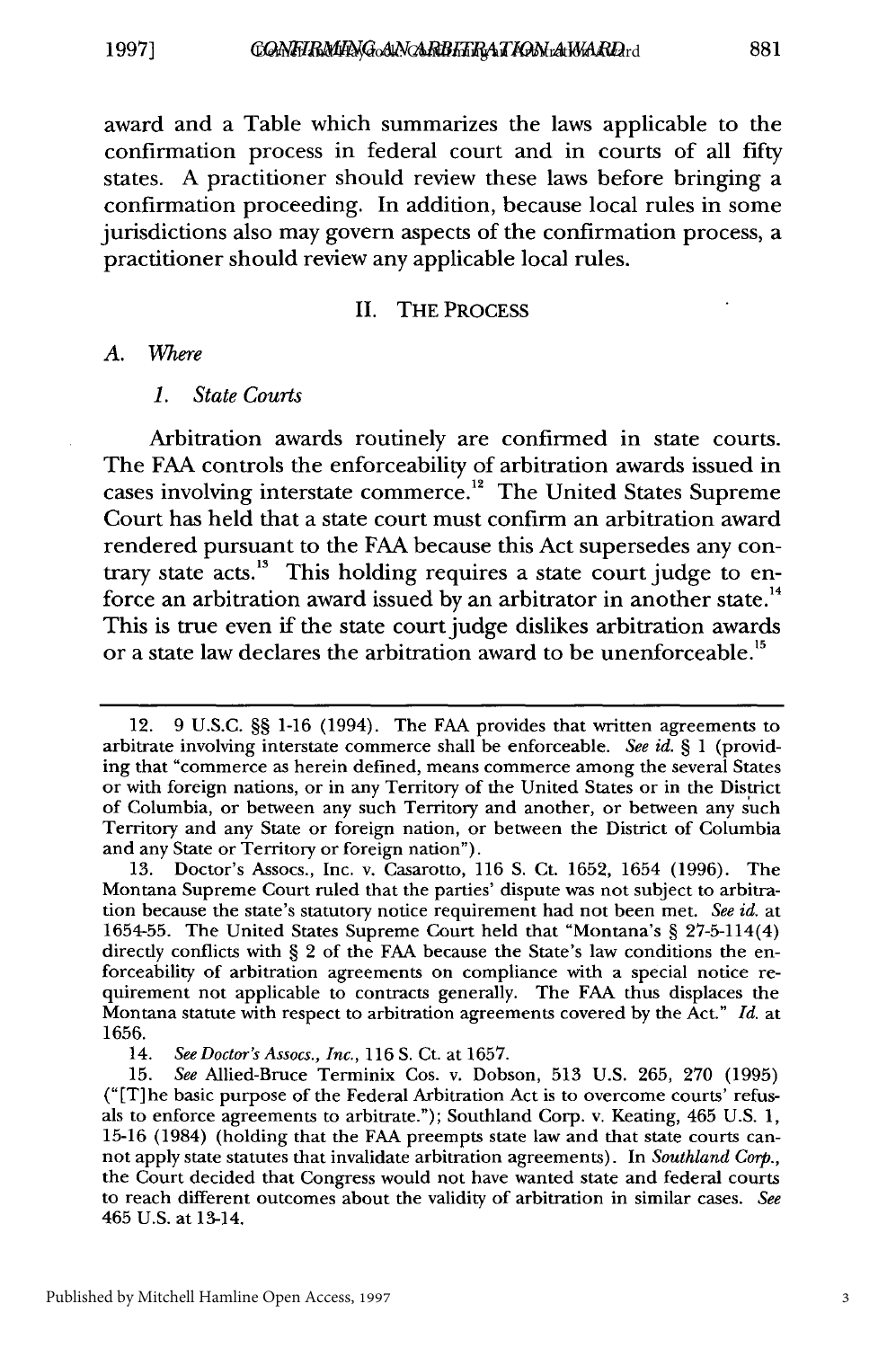The FAA controls and requires all state and federal judges to recognize the enforceability of an award issued pursuant to the  $Act.<sup>16</sup>$  The FAA governs all awards where the arbitration matter involves interstate commerce.<sup>17</sup> This broad standard encompasses virtually all transactions and relationships and effectively governs all arbitration cases.<sup>18</sup> The United States Supreme Court has made it clear that federal law is supreme on this issue and that no judge can refuse to enforce an arbitration award governed by the **FAA. <sup>19</sup>**

18. Section two of the FAA has been the subject of much controversy because of the seemingly ambiguous meaning of "interstate commerce." *See* 9 U.S.C. § 2 (1994) ("[A] contract evidencing a transaction involving commerce to settle by arbitration a controversy... arising out of such contract.., shall be... enforceable."). However, the Supreme Court in *Southland* decided that the FAA established a "broad principle of enforceability." 465 U.S. at 11. Furthermore, the Court subsequently reaffirmed its decision in *Allied-Bruce Terminix Cos.,* holding that section two's interstate commerce language should be read broadly to extend the Act's reach to the limits of Congress' Commerce Clause power. 513 U.S. at 274-75. The use of the words "evidencing" and "involving" does not restrict the Act's application and does not allow a state to apply its anti-arbitration law or policy. *Id.* at 838-43.

19. *See Doctor's Assocs., Inc.,* 116 S. Ct. at 1657 ("The 'goals and policies' of the FAA, this Court's precedent indicates, are antithetical to threshold limitations placed specifically and solely on arbitration provisions. Section 2 'mandate [s] the enforcement of arbitration agreements.'") (citation omitted). In rare cases, where the arbitration matter does not involve interstate commerce, a state arbitration act may apply. *See* Perry v. Thomas, 482 U.S. 483, 493 n.9 (1987) (stating that section two of the FAA provides that state law may be applied "if that law arose to govern issues concerning the validity, revocability, and enforceability of contracts generally"). Every state has a separate arbitration act. *See* ALA. CODE §§ 6-6-1 to - 16 (1993 & Supp. 1996); ALAsKA STAT. §§ 09.43.010-.43.180 (Michie 1994 & Supp. 1996); ARIz. REV. **STAT. ANN.** §§ 12-1501 to -1518 (West 1994); ARK. CODE ANN. §§ 16-108-201 to -224 (Michie 1987 & Supp. 1996); CAL. Civ. PROC. CODE §§ 1280- 1295 (West 1982 & Supp. 1997); COLO. REv. STAT. ANN. §§ 13-22-201 to -223 (West 1989 & Supp. 1996); CONN. GEN. STAT. ANN. §§ 52-408 to -424 (West 1991 & Supp. 1996); **DEL.** CODE ANN. tit. 10, §§ 5701-5725 (1975 & Supp. 1996); D.C. CODE ANN. §§ 16-4301 to -4319 (1989 & Supp. 1996); FLA. **STAT.** ANN. §§ 682.01-.22 (West 1990 & Supp. 1997); GA. CODE ANN. §§ 9-9-1 to -84 (1982 & Supp. 1996); HAW. REV. **STAT.** ANN. §§ 658-1 to -15 (Michie 1995 & Supp. 1996); IDAHO CODE §§ 7-901 to -922 (1990); 710 ILL. COMP. STAT. ANN. §§ 5/1-23 (West 1992); **IND.** CODE ANN. §§ 34-4-2-1 to -22 (West 1983); IOWA CODE ANN. §§ 679A.1-.19 (West 1987); KAN. **STAT.** ANN. §§ 5-401 to -422 (1991 & Supp. 1996); KY. REV. **STAT.** ANN. §§ 417.045- .240 (Michie 1992 & Supp. 1996); **LA.** REV. STAT. ANN. §§ 9:4201-:4217 (West 1991 & Supp. 1997); ME. REv. STAT. ANN. tit. 26, §§ 931-960 (West 1988 & Supp. 1996); MD. CODE ANN., CTS. & JUD. PROC. §§ 3-201 to -234 (1995 & Supp. 1996); MASS. GEN. LAwS ANN. ch. 251, §§ 1-19 (West 1988 & Supp. 1996); MICH. COMP. LAWS ANN. §§ 600.5001-.5065 (West 1987 & Supp. 1996); MINN. **STAT.** ANN. §§ 572.08-.30

<sup>16.</sup> *See Southland Corp.,* 465 **U.S.** at 12 (holding that section two of the **FAA** applies in state and federal courts; citing Moses H. Cone Mem'l Hosp. v. Mercury Constr. Corp., 460 U.S. 1, 24 (1983)).

<sup>17.</sup> *See id.* at 12-13 (discussing the legislative history of the FAA).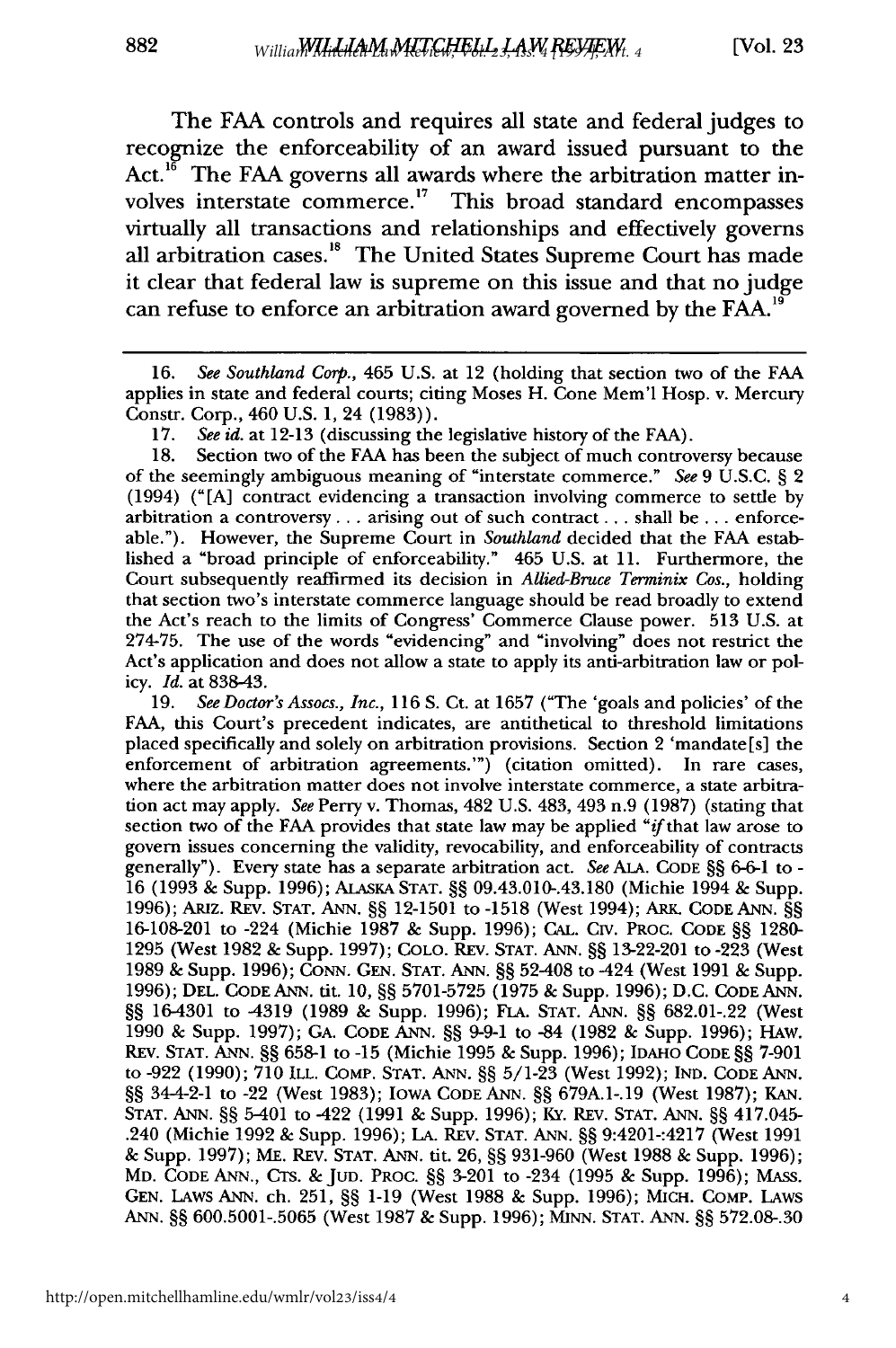#### *2. Federal Courts*

If an arbitration results in an award which meets the diversity or federal question requirements of jurisdiction, the federal court has jurisdiction to confirm the arbitration award.<sup>20</sup> Diversity jurisdiction requires complete diversity between the parties to the arbitration and an amount in controversy exceeding  $$75,000$ .<sup>21</sup> There is no definitive answer as to whether the arbitration case must involve an amount in excess of \$75,000 or whether the arbitration award itself must exceed \$75,000. The better analysis suggests that

(West 1988 & Supp. 1997); MISS. CODE **ANN.** §§ 11-15-1 to -37 (1972 & Supp. 1996); Mo. **ANN. STAT.** §§ 435.350-.470 (West 1996); **MONT. CODE ANN.** §§ 27-5-111 to -324 (1995); **NEB.** REv. **STAT. ANN.** §§ 25-2601 to -2622 (Michie 1995); NEV. REV. **STAT. ANN.** §§ 38.015 to -.360 (Michie 1995); N.H. REV. **STAT. ANN.** §§ 542:1, :11 (1974 & Supp. 1996); N.J. **STAT. ANN.** §§ 2A:24-1 to **-11** (West 1987 & Supp. 1996); N.M. **STAT. ANN.** §§ 44-7-1 to -22 (Michie 1978 & Supp. 1996); N.Y. C.P.L.R. 7501- 7514 (McKinney 1980 & Supp. 1997); N.C. **GEN. STAT.** §§ 1-567.1-.20 (1992 & Supp. 1995); N.D. CENT. **CODE** §§ 32-29.2-01 to -20 (1996); OHIO REV. **CODE ANN.** §§ 2711.01-.16 (Anderson 1992); OKLA. STAT. ANN. tit. 15, §§ 801-818 (West 1993); OR. REv. STAT. §§ 36.300-.365 (Supp. 1996); 42 PA. **CONS. STAT. ANN.** §§ 7301-7320 (West 1982 & Supp. 1996); R.I. GEN. **LAWS** §§ 10-3-1 to -21 (1985 & Supp. 1996); S.C. CODE **ANN.** §§ 15-48-10 to -240 (Law Co-op. Supp. 1996); S.D. **CODIFIED** LAWS §§ 21-25A-1 to -32 (Michie 1987 & Supp. 1996); **TENN.** CODE **ANN.** §§ 29-5-301 to **-** 320 (Supp. 1996); TEx. REV. Civ. **STAT.** ANN. arts. 224 to 238-6 (West 1973 & Supp. 1997); **UTAH CODE ANN.** §§ 78-31a-1 to -20 (1996); VT. **STAT. ANN.** tit. 12, §§ 5651- 5681 (Supp. 1996); VA. CODE ANN. §§ 8.01-581.01 to -581.016 (Michie 1992 & Supp. 1996); WASH. REV. CODE **ANN.** §§ 7.04.010-.220 (West 1992 & Supp. 1997); W. VA. **CODE** §§ 55-10-1 to -8 (1994); Wis. **STAT. ANN.** §§ 788.01-.18 (West 1981 & Supp. 1996); Wyo. **STAT. ANN.** §§ 1-36-101 to -119 (Michie 1988 & Supp. 1996). In addition, state acts typically codify the provisions of the Uniform Arbitration Act and require the enforcement of an arbitration award made by an arbitrator. *See* **UNrF.** ARBIrRATION **Acr** §§ 1-25, 7 U.L.A. 1 (1997) (setting forth the provisions currently codified in 34 states and the District of Columbia).

20. *See* **IAN** R. MACNEIL **ET AL.,** FEDERAL ARBITRATION **LAw AGREEMENTS,** AWARDS, **AND** REMEDIES **UNDER THE** FEDERAL ARBrrRATION **Acr** § 9.2.3.5 (1996) (describing how to confirm, vacate, or modify awards in federal court).

21. *See* **28** U.S.C.A. § 1332 (1993 **&** Supp. 1997). Title **28,** section **1332** provides:

(a) The district courts shall have original jurisdiction of all civil actions where the matter in controversy exceeds the sum or value of \$75,000, exclusive of interest and costs, and is between -

(1) citizens of different States;

(2) citizens of a State and citizens or subjects of a foreign state;

**(3)** citizens of different States and in which citizens or subjects of a foreign state are additional parties; and

(4) a foreign state, defined in section 1603(a) of this title, as plaintiff and citizens of a State or of different States.

*Id.; see also* 9 U.S.C. § 4 (1994) (stating that parties to an arbitration "may petition any United States district court which.., would have jurisdiction under **title 28").**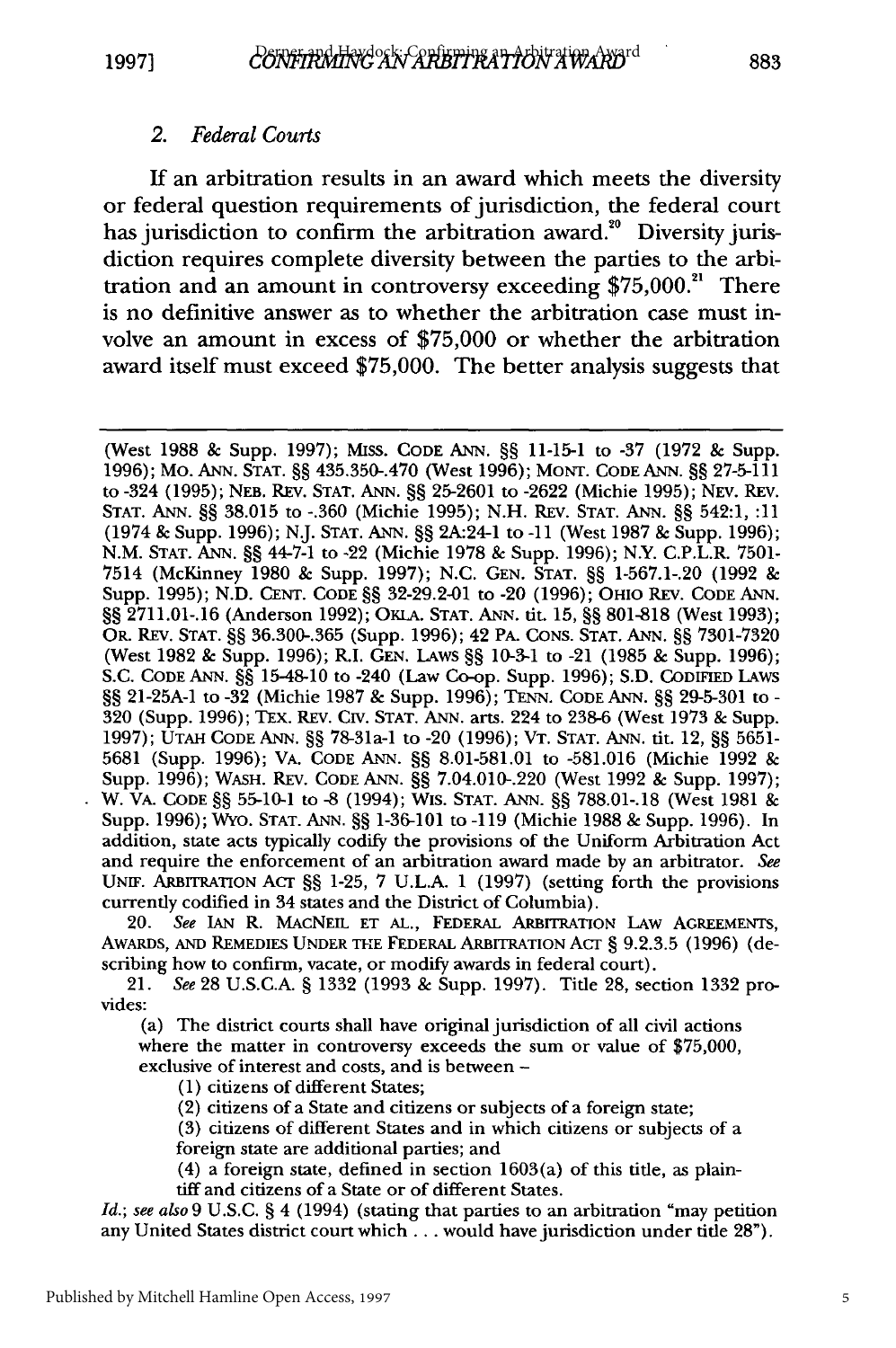the award for which confirmation is sought must exceed **\$75,000.** In an arbitration case involving a federal question, an award based on the determination of that question would be subject to federal jurisdiction. $22$  Another ground for federal jurisdiction might be a specific federal statute permitting the issuance of an arbitration award and allowing a federal judge to confirm an award and convert it into a federal civil judgment.<sup>23</sup>

#### *3. Proper Venue*

An arbitration clause commonly includes the sentence: "An award may be entered in any court which has jurisdiction."<sup>24</sup> This provision allows a party to seek to confirm an award in any state or federal court which has jurisdiction over the other party. $^{2}$ 

Typically, venue to confirm an award will be proper in those jurisdictions where the hearing was conducted, the award was signed, the award was issued **by** the arbitration organization, the losing party resides or does business, a forum has minimum contacts with a party, and where a statute authorizes a court to enter judgment.<sup>26</sup>

#### *B. When*

884

The **FAA** requires that if any party to the arbitration wishes to confirm an arbitration award, the party must do so within one year after the arbitrator makes the award. $27$  The Uniform Arbitration

**If** the parties in their agreement have agreed that a judgment of the court shall be entered upon the award made pursuant to the arbitra**tion,...** the.court... must grant such an order unless the order is va**cated .... If** no court is specified in the agreement of the parties, then such application may be made to the United States court in and for the district within which such award was made **....**

**9 U.S.C. § 9** (1994).

**27.** *See* **9 U.S.C. § 9** (stating that at "any time within one year after the award is made[,] any party to the arbitration may apply to the court so specified for an order confirming the award, and thereupon the court must grant such an order unless the award is vacated, modified, or corrected").

<sup>22.</sup> *See* **28 U.S.C. § 1331** (1994) ("The district courts shall have original jurisdiction of all civil actions arising under the Constitution, laws, or treaties of the United States.").

**<sup>23.</sup>** *See, e.g.,* Dorn v. **Dorn** Transp., Inc., **562** F. Supp. **822,** 824 **(S.D.N.Y. 1983).**

<sup>24.</sup> *See* DOYLE & HAYnocK, *supra* note 4, at **25.**

**<sup>25.</sup>** *See id.* at **25-26.**

**<sup>26.</sup>** *See* MACNEIL **ETAL.,** *supra* note 20, **§ 38.3.1.1-.3.** The **FAA** provides: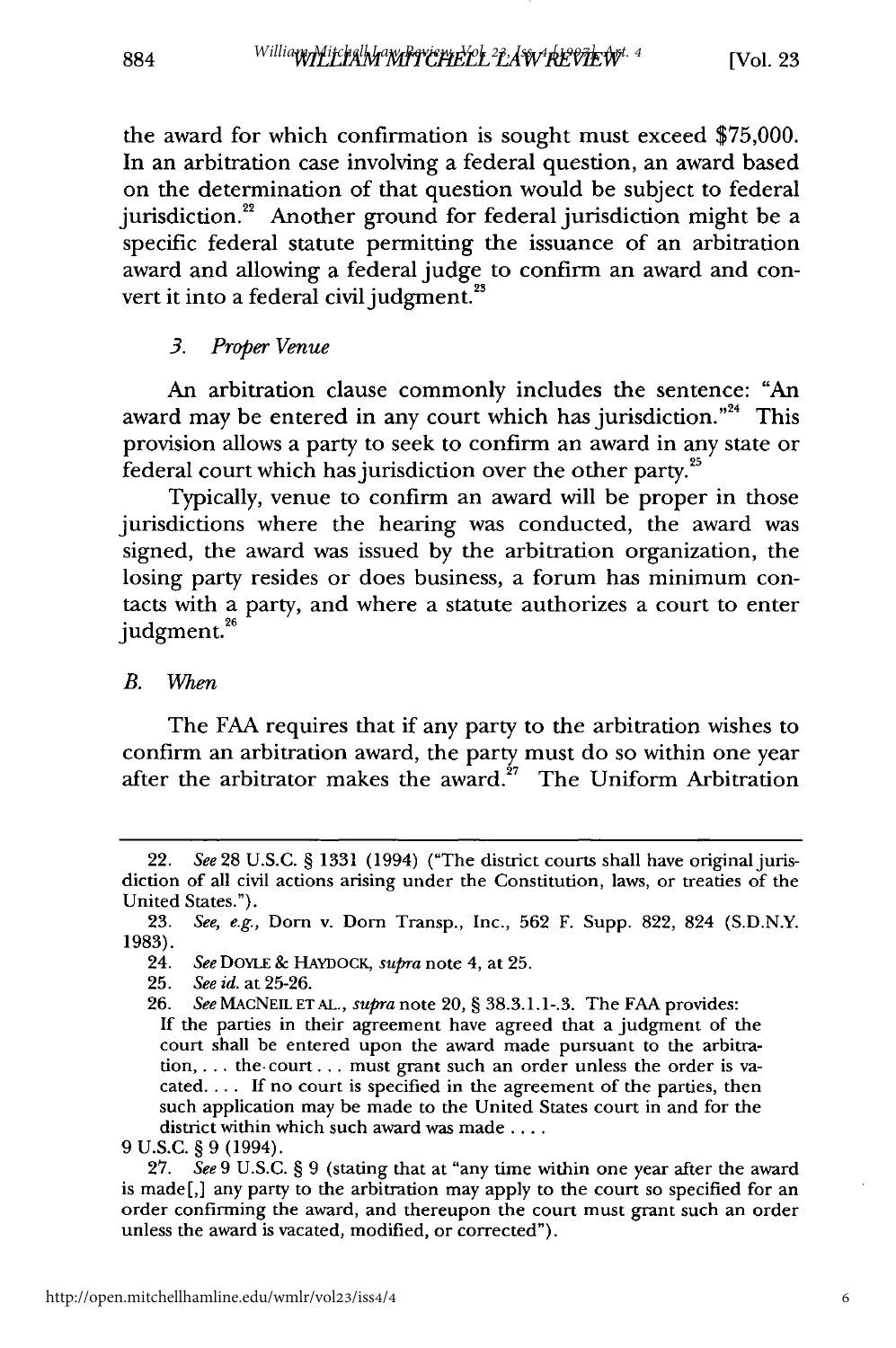Act, $^{28}$  adopted in the District of Columbia and thirty-four states, $^{29}$ similarly requires confirmation action within such time as fixed by agreement or as ordered by a court.<sup>30</sup> Finally, the arbitration acts of the remaining sixteen states establish different statutes of limitations for the issuance of an award and its subsequent confirmation.<sup>31</sup>

#### *C. How*

The confirmation process involves a court action, usually initiated by a motion or petition, depending upon the jurisdiction.<sup>32</sup> This process is a formal request to the court for the entry of a judgment based on the arbitrator's award.<sup>33</sup>

#### *1. Necessary Documents*

**MOTION** OR **PETITION. A** motion or petition establishes the identity of the parties, a description of the arbitration agreement, a reference to the arbitration award, and a statement of the relief

**30.** Section **8** of the Uniform Arbitration Act provides:

UNIF. ARBITRATION ACT § **8, 7 U.L.A.** 202 **(1997).**

**<sup>28.</sup> UNW.** ARBITRATION **ACT §§ 1-25, 7 U.L.A. 1 (1997).**

**<sup>29.</sup>** These states are: Alaska, Arizona, Arkansas, Colorado, Delaware, Florida, Idaho, Illinois, Indiana, Iowa, Kansas, Kentucky, Maine, Maryland, Massachusetts, Michigan, Minnesota, Missouri, Montana, Nebraska, Nevada, New Mexico, North Carolina, North Dakota, Oklahoma, Pennsylvania, South Carolina, South Dakota, Tennessee, Texas, Utah, Vermont, Virginia, and Wyoming.

<sup>(</sup>a) The award shall be in writing and signed **by** the arbitrators joining in the award....

**<sup>(</sup>b)** An award shall be made within the time fixed therefor **by** agreement or, if not so fixed, within such time as the court orders on application of a party. The parties may extend the time in writing either before or after the expiration thereof. **A** party waives the objection that an award was not made within the time required unless he notifies the arbitrators of his objection prior to the delivery of the award to him.

**<sup>31.</sup>** See **ALA. CODE §§ 6-6-12, -15 (1993); CAL. CIV.** PROC. **CODE** § **1288** (West 1982); CONN. GEN. STAT. ANN. §§ 52-416 to -417 (West 1991); GA. CODE ANN. **§§** 9- 9-90, -92 (1982); HAw. REv. STAT. ANN. § 658-8 (Michie 1995); LA. REV. STAT. ANN. § 9:4209 (West 1991); MISS. CODE ANN. **§§** 11-15-19, -21 (1972); N.H. REV. STAT. ANN. § 542:8 (1974); N.J. STAT. ANN. § 2A:24-7 (West 1987); N.Y. C.P.L.R. 7507 (McKinney Supp. 1997); OHIO REV. CODE ANN. § 2711.09 (Anderson 1992); OR. REV. STAT. § 36.425 (Supp. 1996); R.I. GEN. LAws § 10-3-11 (Supp. 1996); WASH. REv. CODE ANN. § 7.04.150 (West 1992); W. VA. CODE § 55-10-3 (1994); Wis. STAT. ANN. § 788.09 (West 1981 & Supp. 1996).

<sup>32.</sup> See DOYLE & HAYDocK, *supra* note 4, at 66.

<sup>33.</sup> *See id.*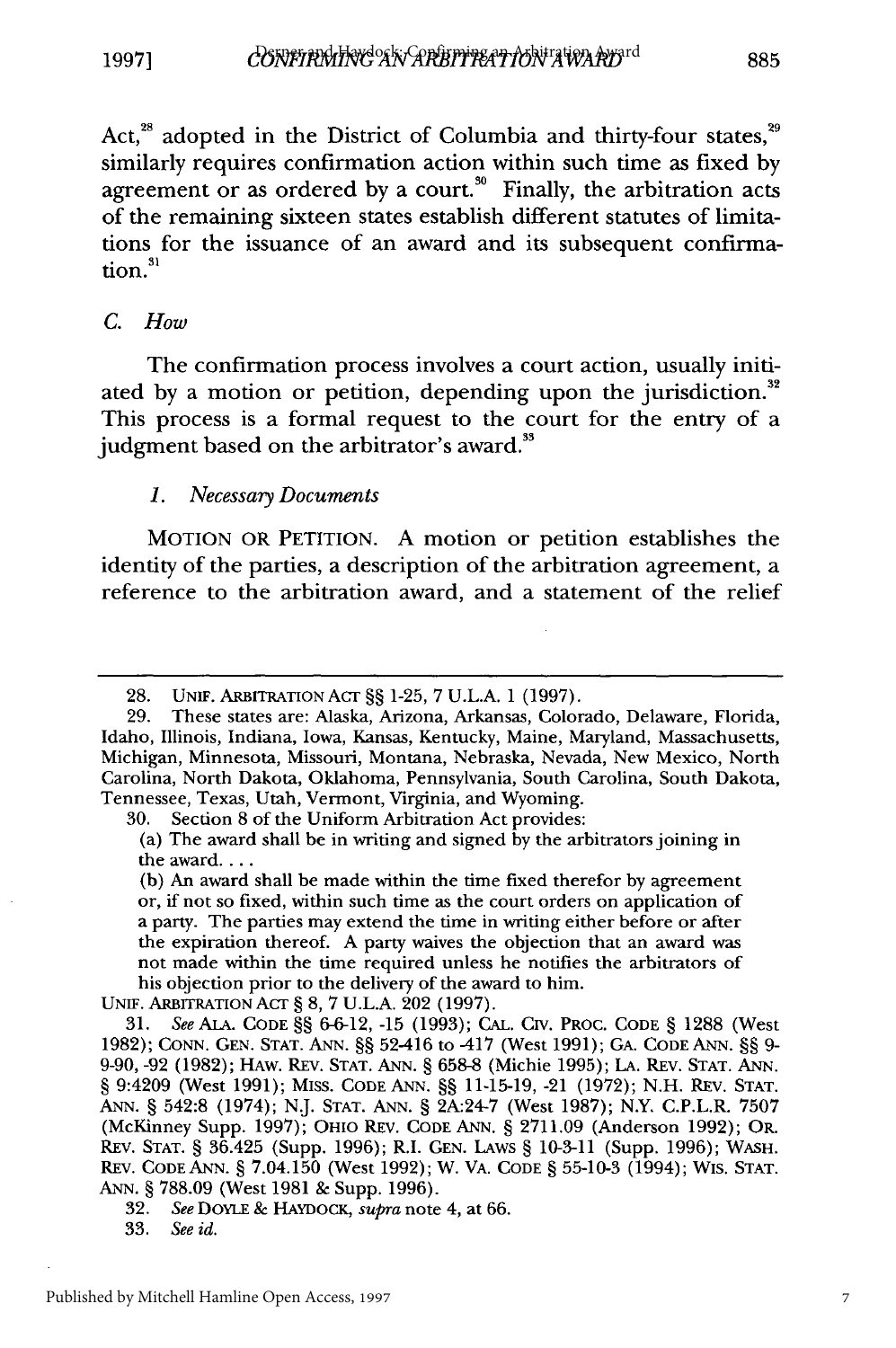sought.<sup>34</sup> Some jurisdictions require an attorney to submit this document on behalf of a client.<sup>35</sup> Other jurisdictions allow a party, whether an individual or corporation, to submit this document.<sup>36</sup>

ARBITRATION AWARD. The person submitting the motion or petition also must submit a copy of the arbitration award.<sup>37</sup> The arbitration award may be in the form of a summary award or a detailed award.<sup>38</sup> A summary award includes conclusions and a decision.<sup>39</sup> A detailed award usually includes findings of fact and conclusions of law, or an explanation of the basis for the award.<sup>40</sup> Either the code of rules applicable to the arbitration or the agreement of the parties determines whether an award will be in the form of a summary award or a detailed award. For example, the National Arbitration Forum Code of Procedure states that "[a] n award shall not include any reasons, findings of fact or conclusions of law unless required by prior written agreement of the parties."<sup>41</sup> A copy of the original award usually is sufficient, although some jurisdictions may require the original award or a certified copy. Any party can obtain the original document from the arbitration organization which administered the award, such as the National Arbitration Forum or the American Arbitration Association.<sup>42</sup>

AFFIDAVIT. Some jurisdictions may require a separate affidavit setting forth the facts of the arbitration agreement, the arbitration hearing, and the arbitration award.<sup>45</sup> In most jurisdictions, a party may include this information in the motion or petition, which also may be "verified" (the signature notarized by a notary).

PROPOSED ORDER. Many courts require the party seeking confirmation to submit a proposed order which the judge may sign to confirm the arbitration award. The order converts the arbitration

<sup>34.</sup> See Appendix, *infra,* for a sample motion.

**<sup>35.</sup>** *See* DOYLE **&** HAYDOcK, *supra* note 4, at **157-61.**

*<sup>36.</sup> See id.*

<sup>37.</sup> See Appendix, *infra,* for a sample arbitration award from the National Arbitration Forum.

<sup>38.</sup> *See* DOYLE & **HAYDOCK,** *supra* note 4, at 65.

<sup>39.</sup> *See id.*

<sup>40.</sup> *See id.*

<sup>41.</sup> NATIONAL ARBITRATION **FORUM CODE OF** PROFESSIONALISM Rule **37G (1996).**

<sup>42.</sup> *See id.* Rule 39 ("The Forum shall furnish, at the written request and expense of a requesting party, official copies of any papers in its possession required for ajudicial proceeding.... .").

<sup>43.</sup> See Appendix, *infra,* for a sample affidavit.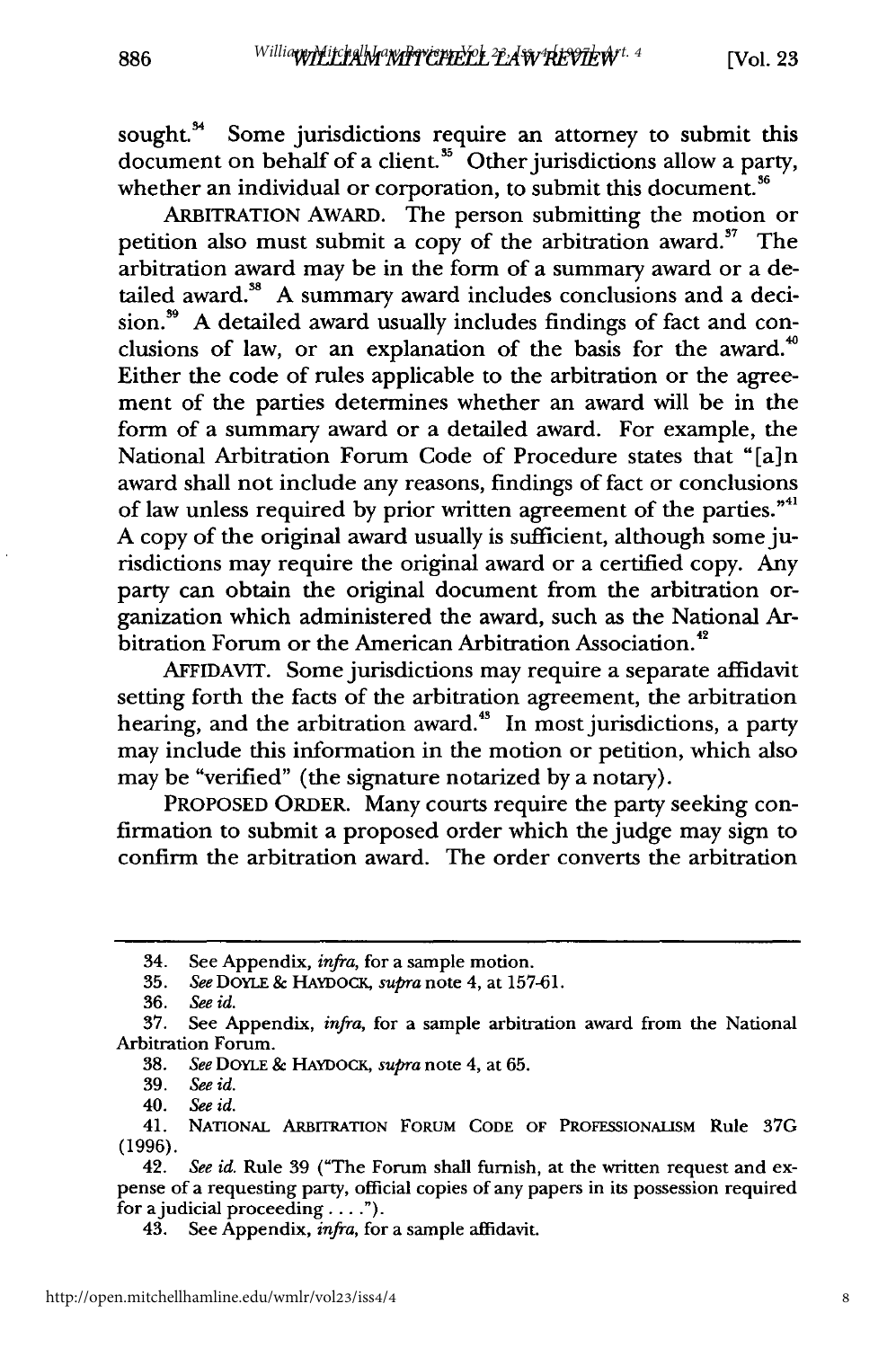**1997]**

award to a judgment.<sup>44</sup>

**MEMORANDUM** OF LAW. Some jurisdictions may require a memorandum of law to support the request for confirmation. The memo should contain a concise summary of the applicable law which makes clear to the presiding judge that the judge has the power and the obligation readily to confirm the arbitration award, thereby converting it into a civil judgment. The party seeking confirmation must follow the applicable procedural requirements of a jurisdiction regarding form and also must include the applicable substantive law. **45**

#### *2. Confirmation Fee*

Confirmation fees vary in amount from jurisdiction to jurisdiction. Some jurisdictions have reduced fees for confirmation proceedings while others require the party seeking confirmation to file a motion or petition under the same procedures that apply to civil actions. The filing fee for a confirmation process varies from **\$25** to  $$150.<sup>46</sup>$ 

*3. Service*

The party seeking confirmation must serve confirmation documents on all parties against whom confirmation is sought to give them an opportunity to respond, if they wish, or to appear at a hearing if one is held. Service by mail usually is sufficient. Some jurisdictions may require personal service. The time and other requirements for service vary widely among jurisdictions. The time periods vary from five days to thirty days. $47$ 

#### *4. Hearing*

Most jurisdictions do not require a hearing before a judge unless the other side submits a response or requests a hearing for confirmation of the award. If there is no opposition to the confirmation, there may be no need for a hearing. Some jurisdictions require a judge to review and consider the motion or petition at a

9

<sup>44.</sup> See Appendix, *infra,* for a sample order.

<sup>45.</sup> See Appendix, *infra,* for a sample memorandum of law.

<sup>46.</sup> The clerk of court in the jurisdiction in which the arbitrator issued the award will know the exact amount of the filing fee.

<sup>47.</sup> See the Table, *infra,* which provides each jurisdiction's service requirements.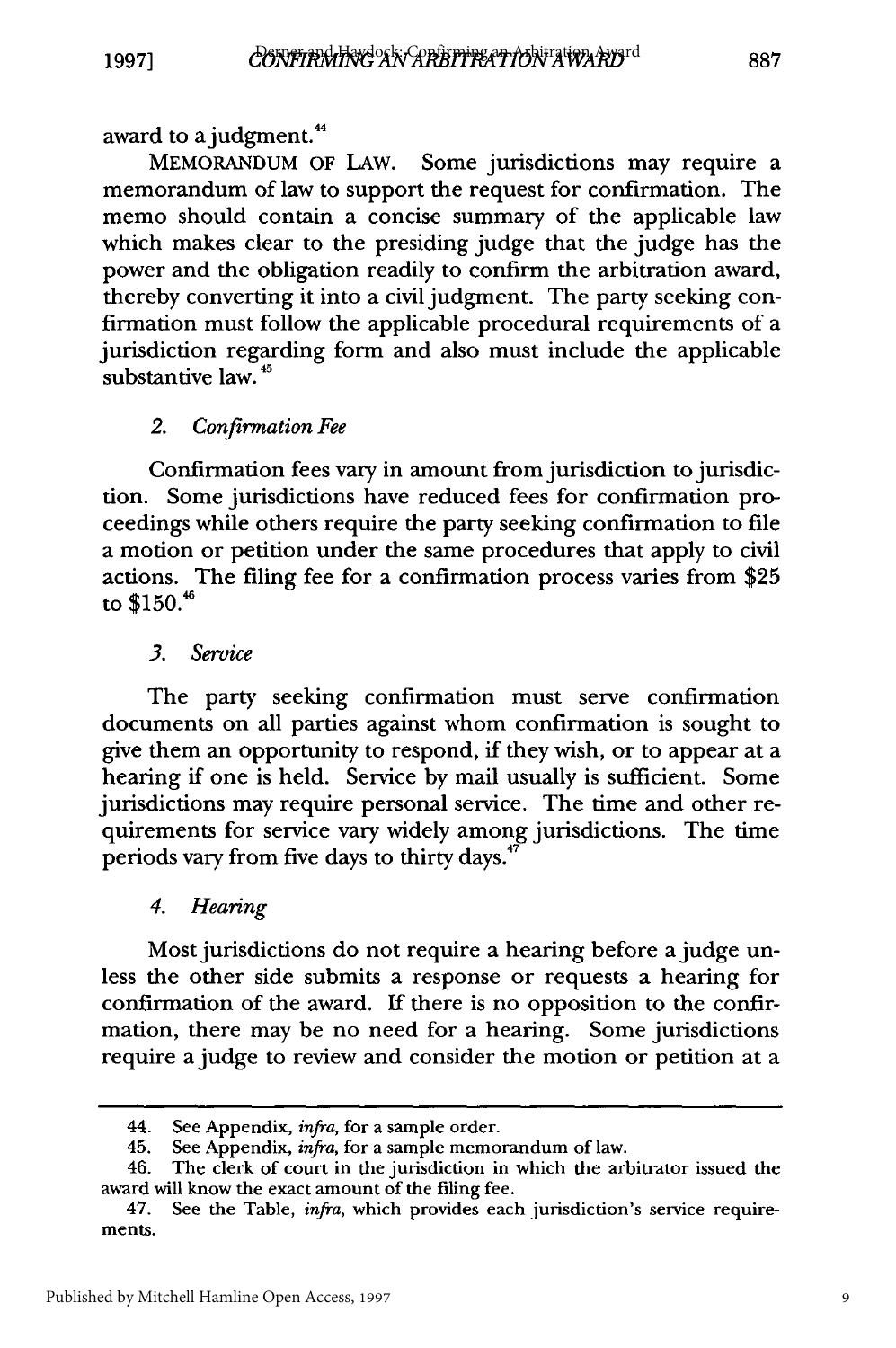hearing. In these jurisdictions a notice of the hearing must accompany the arbitration documents and the party seeking confirmation must serve these upon the opposing party. The party seeking the confirmation may rely on the documents submitted and should answer any questions posed by the judge. In an unusual case, the judge may need testimony from a witness regarding the arbitration process and the award. In some jurisdictions, parties may represent themselves and appear without an attorney at the hearing.<sup>48</sup>

#### *5. Determination*

888

In all jurisdictions, a court official must review the arbitration documents to determine the propriety of issuing an order of confirmation. In many jurisdictions, a court clerk or administrator may review the documents and prepare an order. Other jurisdictions require that a judge review the arbitration documents. If a party challenges a confirmation motion or petition, a judge will need to review the request and challenge at a hearing. If there is no opposition or response, a court clerk or administrator may have the power to authorize an order, similar to the process used in issuing a default civil judgment pursuant to the rules of civil proce $d$ ure. $49$ 

## *6. Filing*

After finding that an arbitration award should be converted into a civil judgment, the administrator or clerk of court proceeds to enter the award as a judgment. Typically, this is done by filing the order and issuing a judgment which is entered as a final judgment. This mechanical process varies depending on the docket or filing system used.

## *7. Defenses*

Ordinarily, there is no defense offered to the confirmation of an arbitration award and subsequent entry of judgment. An oppos-

<sup>48.</sup> See the Table, *infra,* to determine whether a particular jurisdiction requires an attorney.

<sup>49.</sup> *See, e.g.,* FED. R. CIv. P. 55(a) ("When a party against whom a judgment for affirmative relief is sought has failed to plead or otherwise defend as provided by these rules and that fact is made to appear by affidavit or otherwise, the clerk shall enter the party's default.").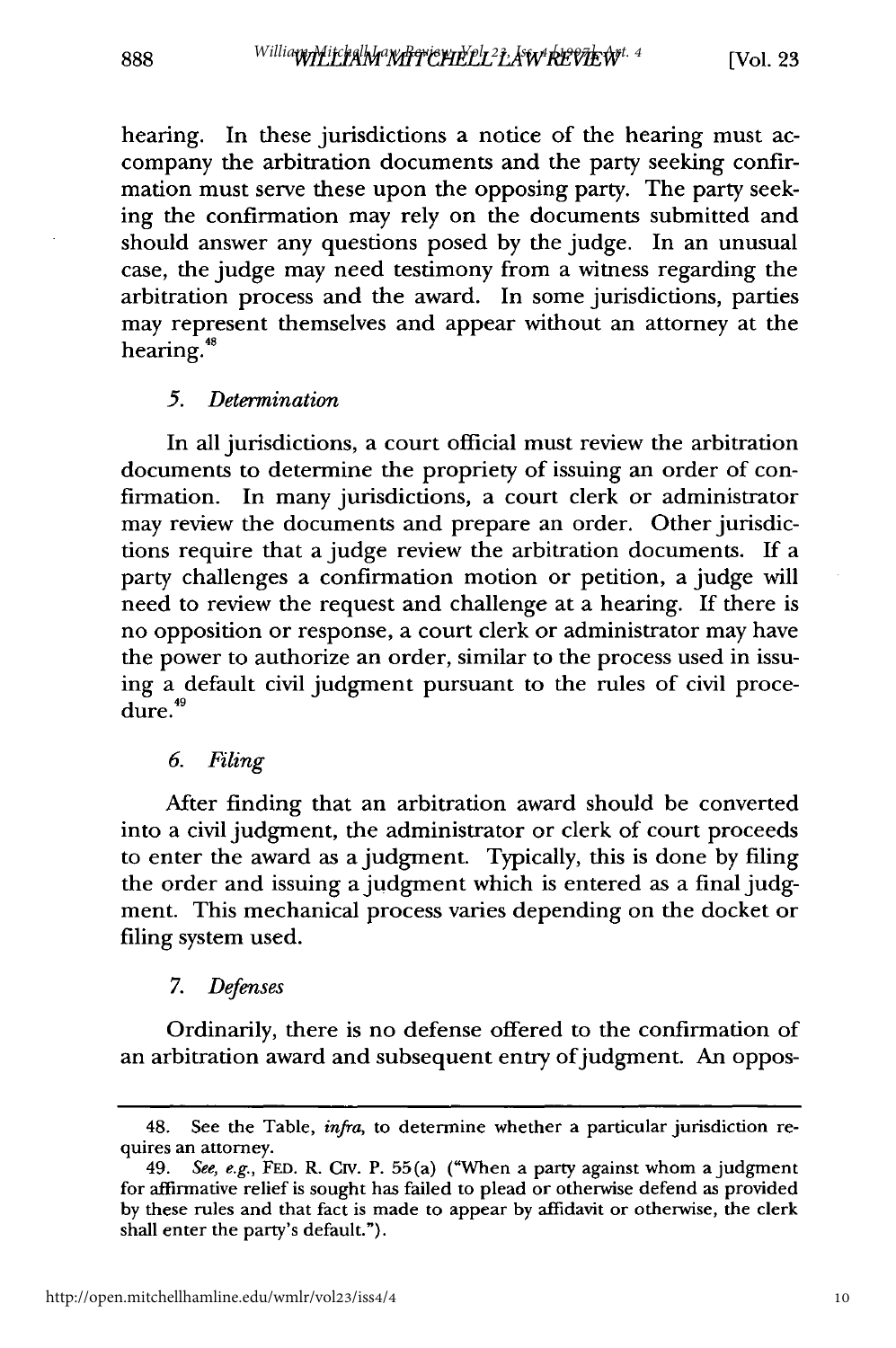ing party usually cannot challenge an arbitration award decided after a proper hearing and notice. The United States Supreme Court has held that courts are required to confirm an arbitration award readily unless there exists a statutory challenge under the Federal Arbitration Act or an applicable state arbitration act.<sup>50</sup> The FAA limits challenges to a few grounds, including fraud, corruption, procedural misconduct, evident material mistake, or excessive power.<sup>51</sup> These defenses to the entry of a judgment are very limited, however.<sup>52</sup>

(1) Where the award was procured by corruption, fraud, or undue means.

(2) Where there was evident partiality or corruption in the arbitrators, or either of them.

(3) Where the arbitrators were guilty of misconduct in refusing to postpone the hearing, upon sufficient cause shown, or in refusing to hear evidence pertinent and material to the controversy; or of any other misbehavior by which the rights of any party have been prejudiced.

(4) Where the arbitrators exceeded their powers, or so imperfectly executed them that a mutual, final, and definite award upon the subject matter submitted was not made.

(5) Where an award is vacated and the time within which the agreement required the award to be made has not expired the court may, in its discretion, direct rehearing by the arbitrators.

*Id.* To modify or correct an award any party to the arbitration must show:

(a) [T]here was an evident material miscalculation of figures or an evident material mistake in the description of any person, thing, or property referred to in the award.

**(b)** [T]he arbitrators have awarded upon a matter not submitted to them, unless it is a matter not affecting the merits of the decision upon the matter submitted.

(c) [T]he award is imperfect in matter of form not affecting the merits of the controversy.

*Id. §* 11; see also **UNIF.** ARBITRATION **AcT** §§ 12-13, **7** U.L.A. 280-81, 409 (requiring similar grounds for vacating, modifying, or correcting an arbitration award); MACNEIL **ET AL.,** *supra* note 20, §§ 40:1-41:18 (describing in detail the proof needed to vacate, modify, or correct an award).

52. Under the FAA, the Uniform Arbitration Act, and any separate state act, a party may seek to vacate, modify, or correct an award, but the grounds for doing so are very narrow. "[T] he scope of judicial review is extremely limited and courts will not examine the merits of the decision except to the extent that the award exceeds the agreement of the parties." Joseph Colagiovanni & Thomas W. Hartmann, *Enforcing Arbitration Awards,* DisP. RESOL. J., Jan. 1995, at 16 (citing Coast Trading Co. v. Pacific Molasses Co., 681 F.2d 1195, 1197-98 (9th Cir. 1982)); *see*

<sup>50.</sup> *See* Dean Witter Reynolds Inc. v. Byrd, 470 U.S. 213, 220 (1985) (stating that Congress intended the courts to "enforce [arbitration] agreements into which parties had entered").

<sup>51. 9</sup> U.S.C. § 10 (1994). The FAA provides limited grounds for vacation, modification, or correction of an award. An order vacating an award will only issue: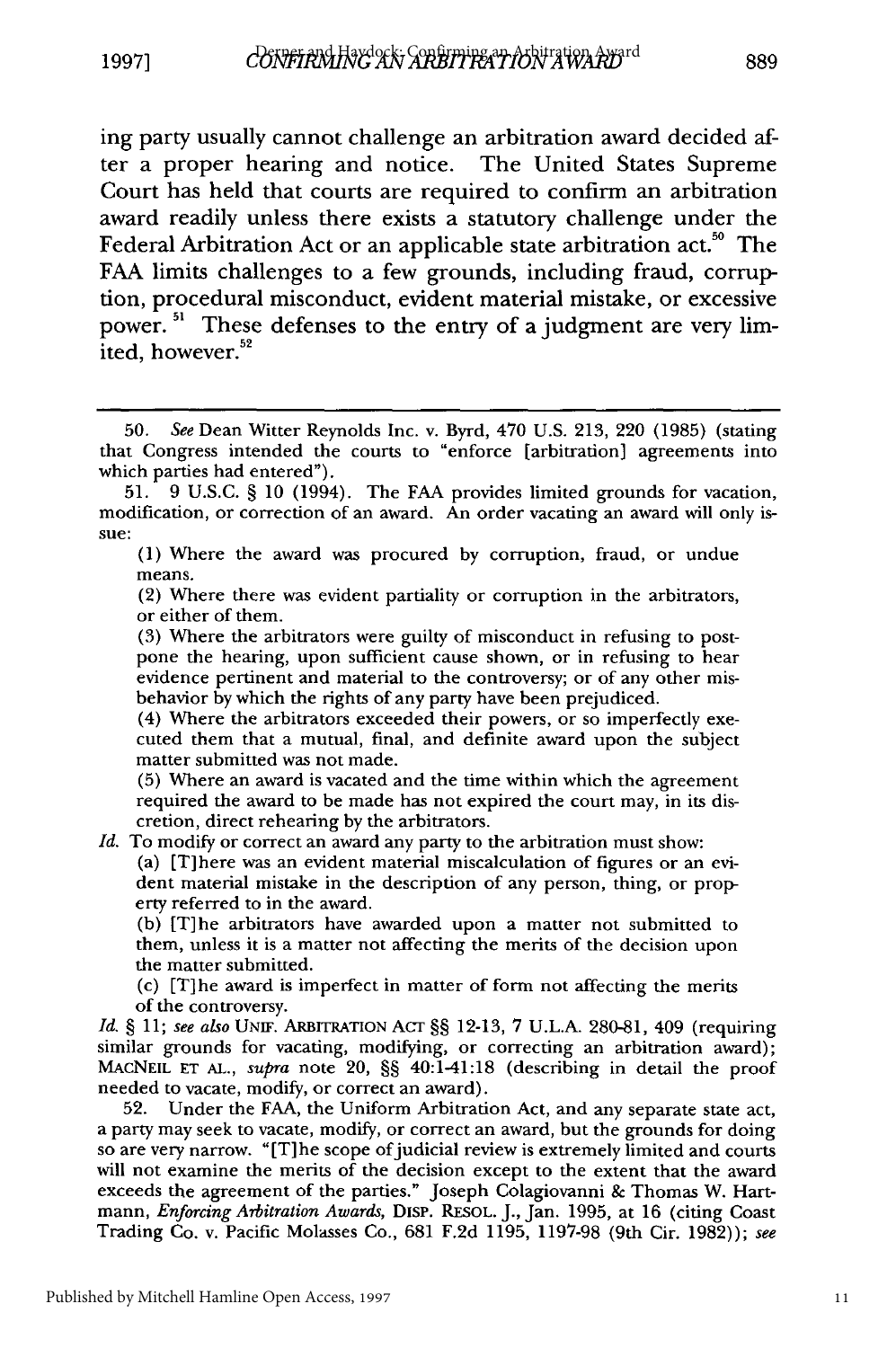#### III. CONCLUSION

The confirmation process can be as simple and straightforward as this Article presents. Interested parties can direct questions about procedures in a specific court to the responsible court clerk or administrator. Some court officials and judges have had little experience with the confirmation process. Thus, parties and lawyers in these forums may need to explain the simplicity of the confirmation process. As arbitration awards become more common, the confirmation process will become more familiar to all.

*also* Alan I. Widiss, *Judicial Enforcement and Review of Arbitration Awards,* **BRIEF,** Spring 1985, at 38 ("[A] rbitration decisions [are given] a high degree of finality  typically, it is more difficult to successfully attack an arbitrator's decision than it would be to reverse a judgment by a trial judge or a jury.").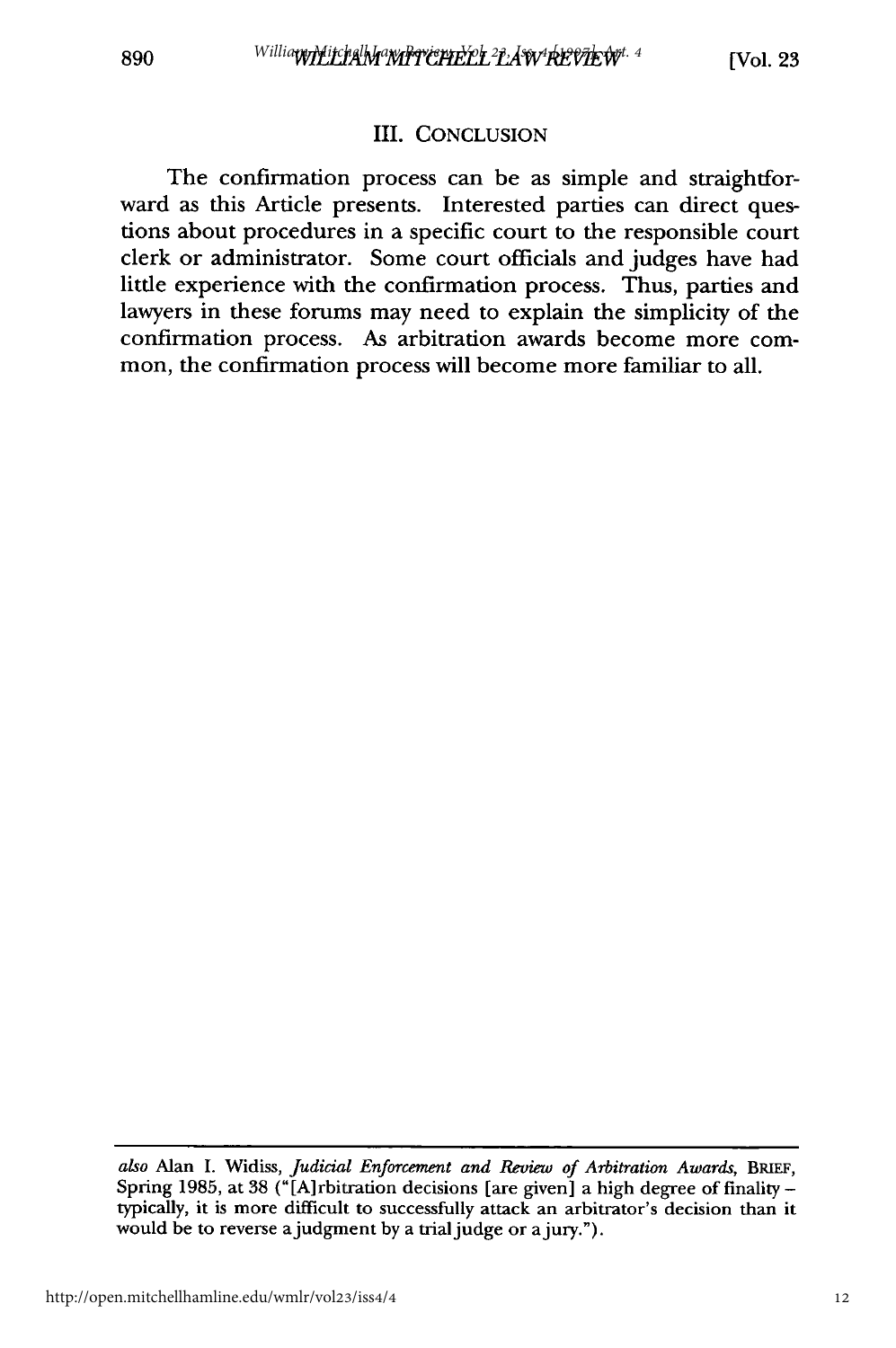#### **APPENDIX**

#### **MOTION TO CONFIRM ARBITRATION AWARD**

Petitioner(s),

vs. WOTION TO CONFIRM ARBITRATION AWARD

Respondent(s).

Based upon the award of the Arbitrator, reflected in the attached documents, Petitioner requests that the Court confirm the arbitration award as a judgment and enter judgment against the Respondent(s) in the amount(s) of  $\frac{2}{3}$ .

Respectfully submitted,

Petitioner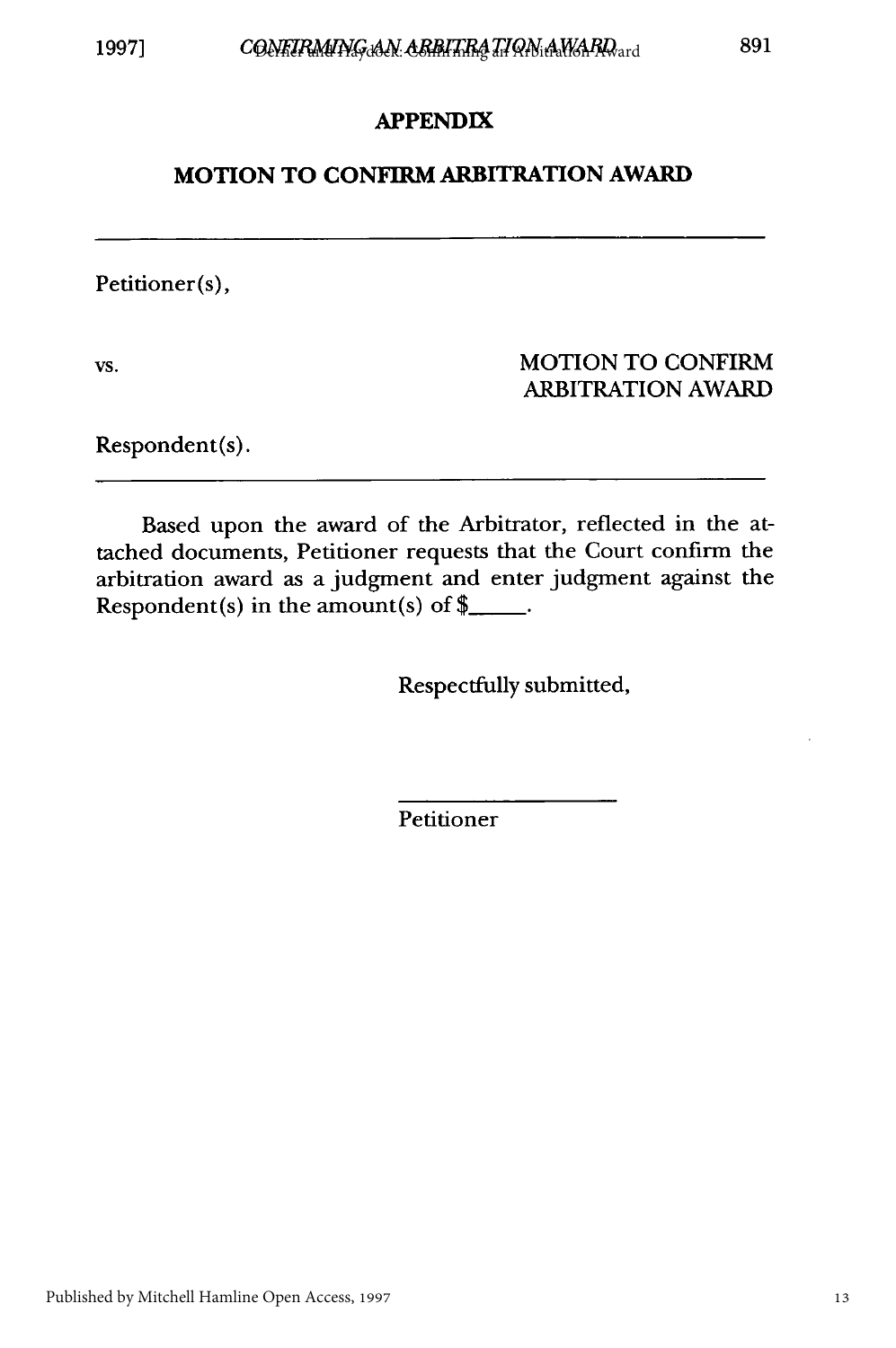## **ARBITRATION AWARD**

Petitioner(s),

vs. AWARD

Respondent(s).

The undersigned arbitrator:

1. Acknowledges that all documents and evidence submitted in this arbitration have been read.

2. Finds that the Petitioner has filed with [arbitrator's name] and served on Respondent an arbitration claim.

3. Finds that Respondent has responded to this claim as required by the [arbitrator's name] code of procedure.

4. Finds that the documents submitted support the issuance of an award as set out herein.

5. Issues an Award in favor of the Petitioner and against Respondent in the amount of \$\_\_\_\_\_\_, which includes the filing fee.

Dated:

Arbitrator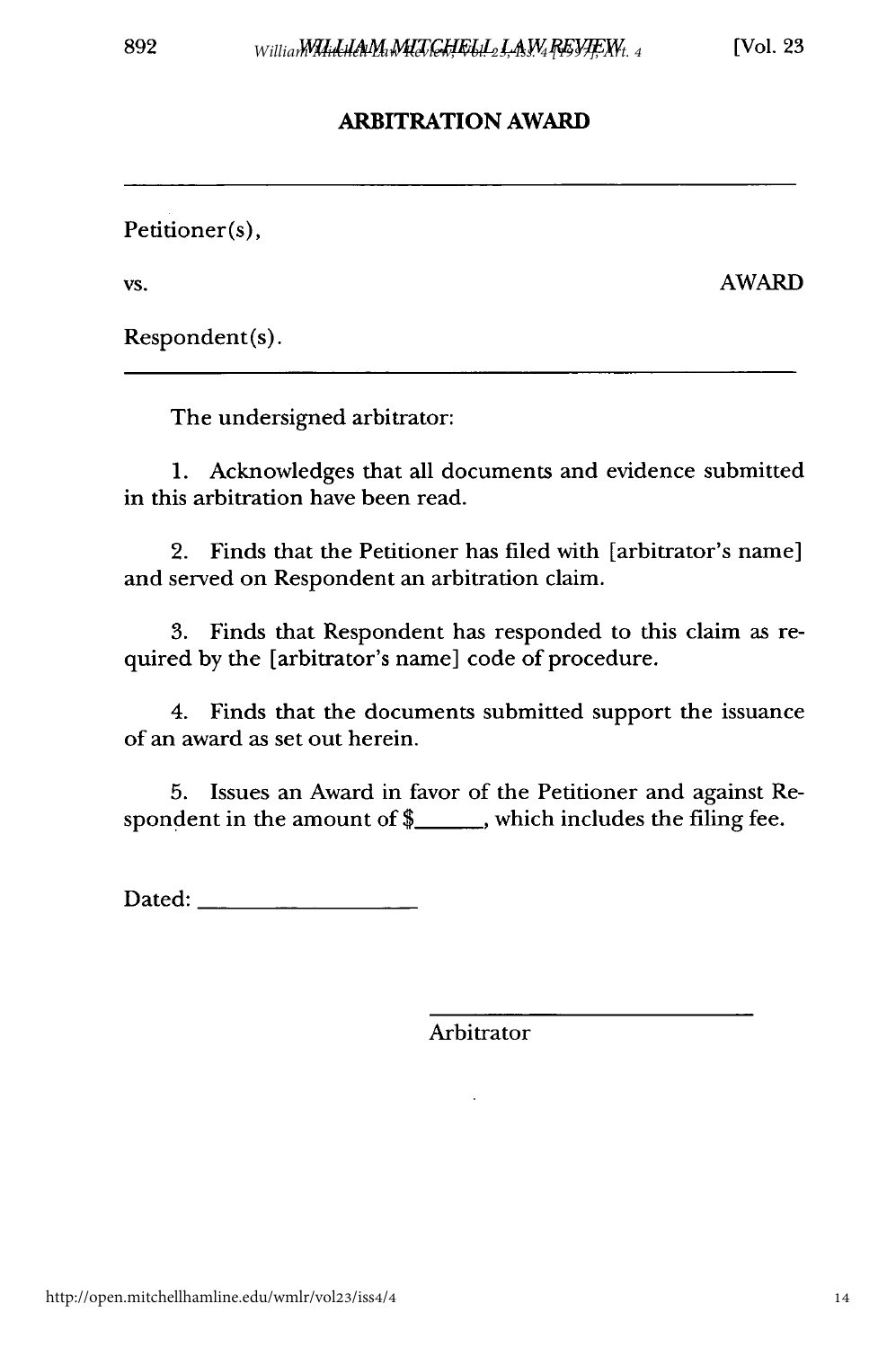## **AFFIDAVIT**

Petitioner(s),

vs. AFFIDAVIT

Respondent(s).

Affiant, being duly sworn under oath, states:

1. I am [name and title].

2. An arbitration award was issued on *.,* by Arbitrator [arbitrator's name] in [location of arbitration]. An exact copy of this award is attached to this affidavit as Exhibit A.

3. This arbitration involved the following parties: [names of parties]. These parties signed and agreed to this arbitration as evidenced by an arbitration agreement attached as Exhibit B to this affidavit.

4. The arbitration award was obtained pursuant to the agreement of the parties, the rules of the arbitration organization, and the law.

Notary Subscription

Signature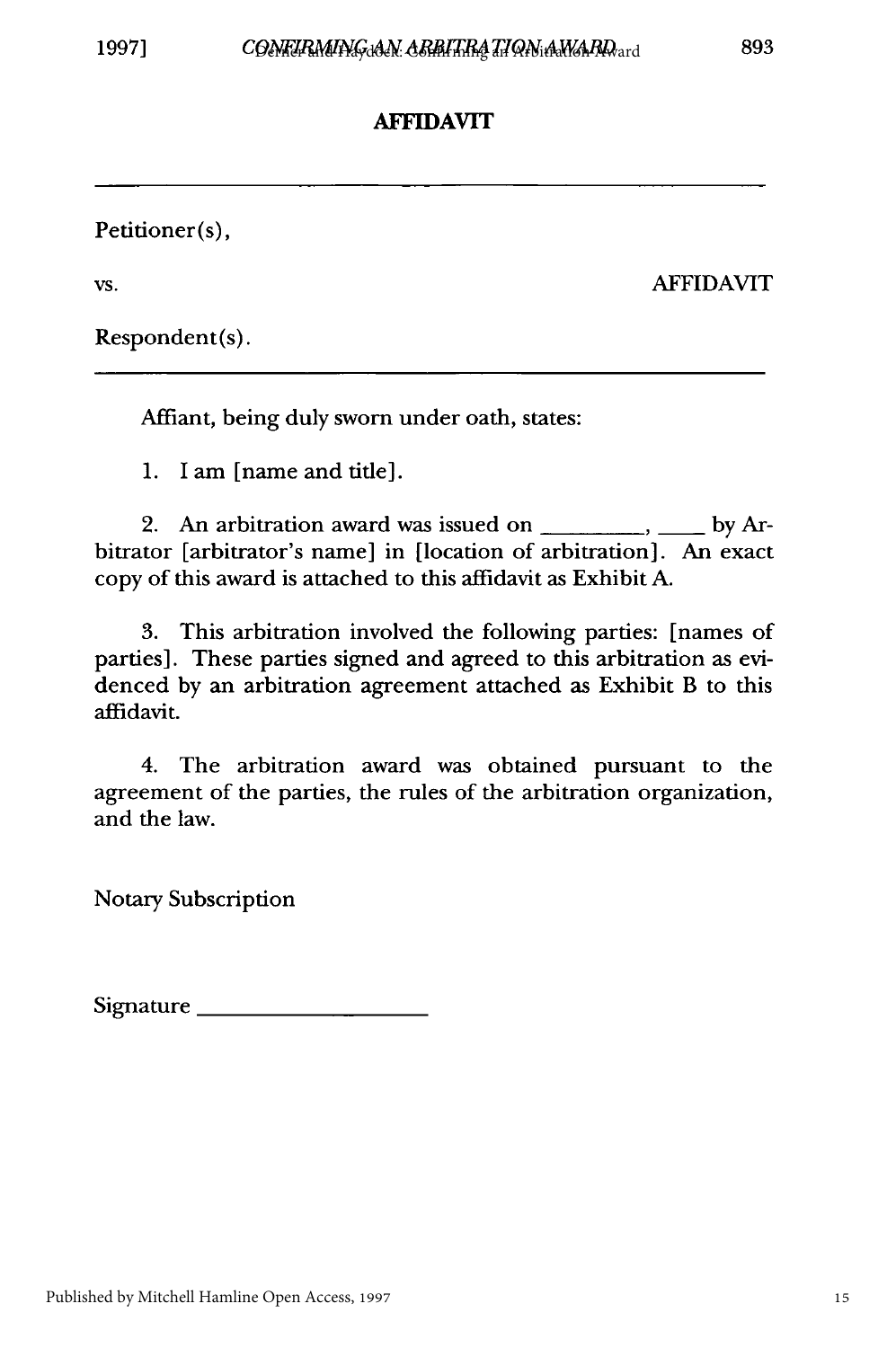## **ORDER**

Petitioner(s), **vs.** ORDER

Respondent(s).

This Court has considered the request of Petitioner to confirm an arbitration award and has reviewed all documents.

THIS COURT ORDERS that the arbitration award issued in this case in the amount of  $\frac{1}{2}$  be confirmed and that a judgment be entered immediately in the amount of \$ [same amount] in favor of [Petitioner's name] and against [Respondent's name].

Dated:

Judge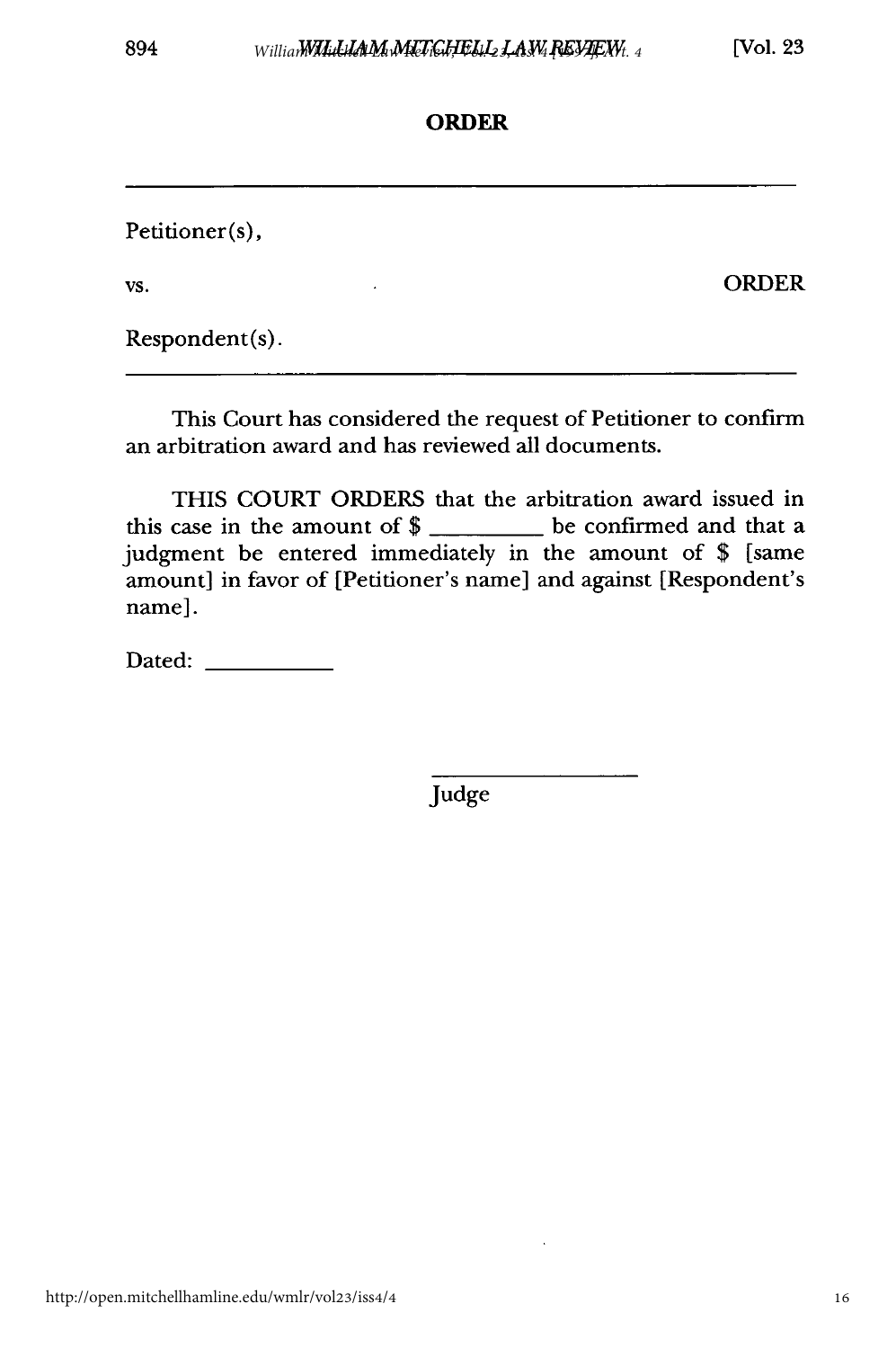#### **MEMORANDUM OF LAW**

Petitioner(s),

#### vs. MEMORANDUM IN SUPPORT OF MOTION TO CONFIRM ARBITRATION AWARD

Respondent(s).

This memorandum is submitted on behalf of Petitioner [name of Petitioner] in support of its motion, pursuant to 9 U.S.C. § 9, to confirm an arbitration award. This motion should be granted and the award confirmed into a judgment because the arbitration was in all respects proper and the award is final and binding.

#### *Statement of Facts*

On or about [date] Petitioner and Respondent entered into an agreement which provided that the parties would settle any dispute arising out of the agreement by arbitration according to [arbitrator's name].

#### *Procedural Background*

On or about [date] Petitioner filed an arbitration claim with the [arbitrator's name] claiming \$\_\_\_\_ in damages due to Respondent. On [date] the arbitrators issued Petitioner an award of \$\_ . Petitioner now moves to confirm this award.

#### *Explanation*

The Federal Arbitration Act, 9 U.S.C. § 9, provides that "within one year after the award is made any party to the arbitration may apply to the court so specified for an order confirming the award, and thereupon the court must grant such an order unless the award is vacated, modified, or corrected." Accordingly, the court has the obligation to confirm Petitioner's arbitration award into a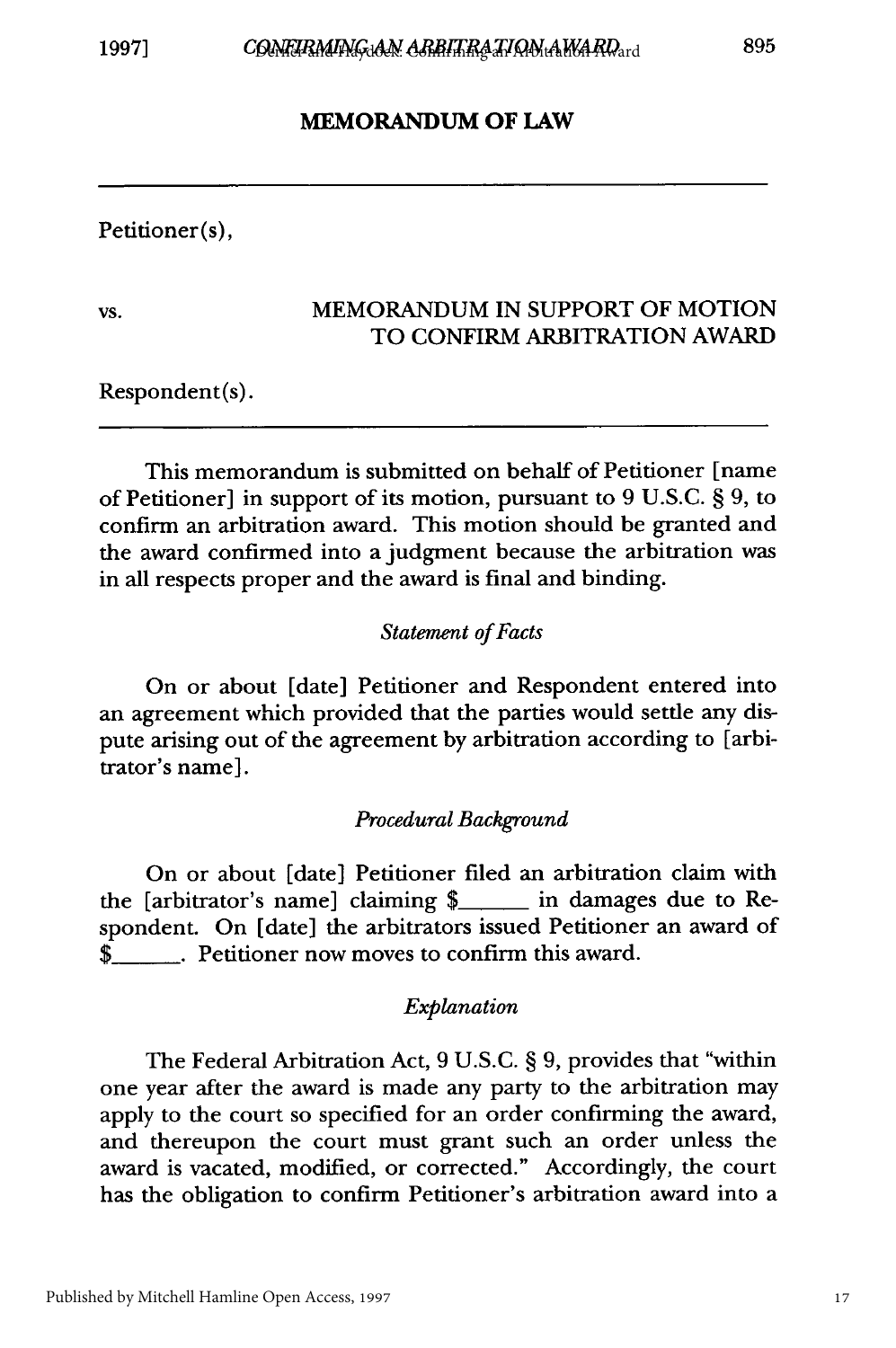judgment. *See Doctor's Assocs., Inc. v. Casarotto,* 116 S. Ct. 1652, 1657 (1996) (stating the purpose of the Federal Arbitration Act is to ensure that private agreements to arbitration are enforced); *Allied-Bruce Terminix Cos. v. Dobson,* 115 S. Ct. 834, 838 (1995) ("[T]he basic purpose of the Federal Arbitration Act is to overcome courts' refusals to enforce agreements to arbitrate."); *Southland Corp. v. Keating,* 465 U.S. 1, 15-16 (1984) (holding the Federal Arbitration Act preempts state law and state courts cannot apply state statutes that invalidate arbitration agreements).

The standard of review of an arbitrator's decision by the court is very narrow. The scope of review is limited and the court will not examine the validity of the decision except to the extent that the award exceeds the agreement of the parties. *See Burchell v. Marsh,* 58 U.S. 344, 349 (1854) (stating the appropriate scope of judicial review is whether the award is the honest decision of the arbitrator, made within the scope of the arbitrator's power, and that a court will not otherwise set aside an award for error, either in law or fact); *Coast Trading Co. v. Pacific Molasses Co.,* 681 F.2d 1195, 1197- 98 (9th Cir. 1982).

Here, the arbitrator(s), having considered the pleadings and other evidence presented at the hearing, determined that Respondent was liable to Petitioner for \$ **\_.** There are no grounds for vacating, modifying, or correcting an arbitration award enumerated in 9 U.S.C. §§ 10-11 which exist, and Respondent has not made any motion to vacate, modify, or correct the award.

#### *Conclusion*

Petitioner respectfully requests an order confirming an arbitration award into a judgment the amount of  $\frac{1}{2}$  for Petitioner [name of Petitioner and against Respondent [name of Respondent].

Dated: \_\_\_\_

Petitioner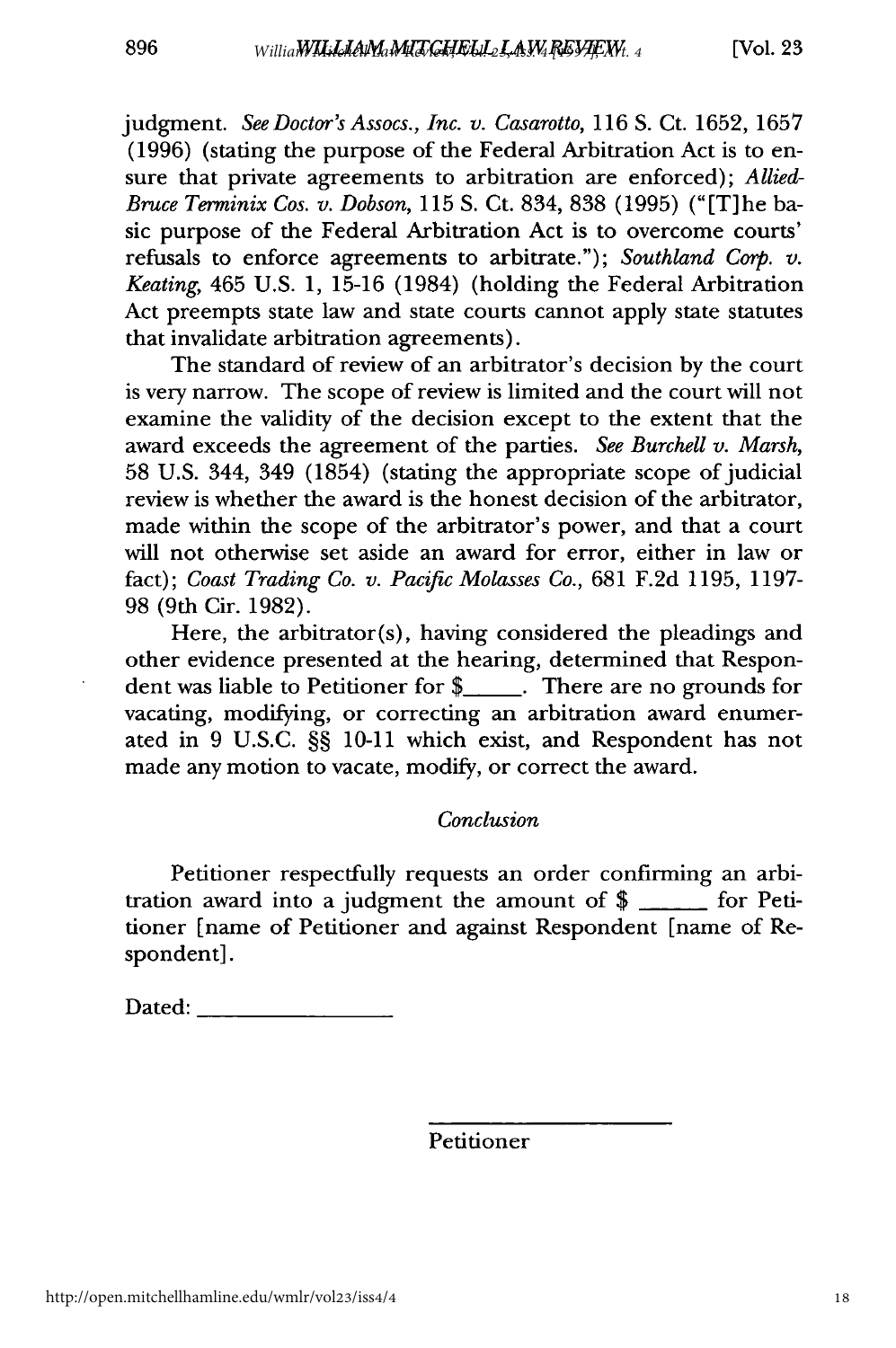## 897

## **TABLE**

The following Table summarizes the procedures to confirm arbitration awards in all fifty states and the District of Columbia.<sup>53</sup>

## TABLE KEY

**Jur.** = Jurisdiction

Column **A = Initial Service by** Mail. Describes whether initial service of process to initiate arbitration or a civil action can be served **by** certified mail but does not include instances where defendant must sign and return an acknowledgment.

\$ **=** whether initial service is required is determined **by** the amount in controversy

Column B **=** Confirmation Procedure. Type of service required to initiate confirmation procedure.

| $M = motion$      |  | $C.A. = civil action$    |
|-------------------|--|--------------------------|
| $F = \n  filling$ |  | $S.A. = summary action$  |
| $P =$ petition    |  | $S.P.$ = special process |

## Column **C = Confirm Service.**

- M **=** first class mailing **by U. S.** Postal Service
- P **=** personal, which is same as is required for a service complaint

Column **D =** Attorney Required. Whether an attorney is required for the proceeding.

\$ **=** whether an attorney is required is determined **by** the amount in controversy

Column **E =** Attorney Fees Recovery. Whether attorney fees incurred in collection are recoverable.

\$ **=** whether attorney fees are potentially recoverable is determined **by** the amount in controversy

Column F **=** Statute of Limitations. Time after award has been made within which to apply for confirmation.

- $Y = year$
- M **=** month

Column **G** *=* **Waiting** Period. Minimum time after award made be-

**<sup>53.</sup>** These materials were originally prepared **by** Gregory Aube, Esq., and his staff and appeared in DOYLE **&** HAYDocK, *supra* note 4, at **157-61** app.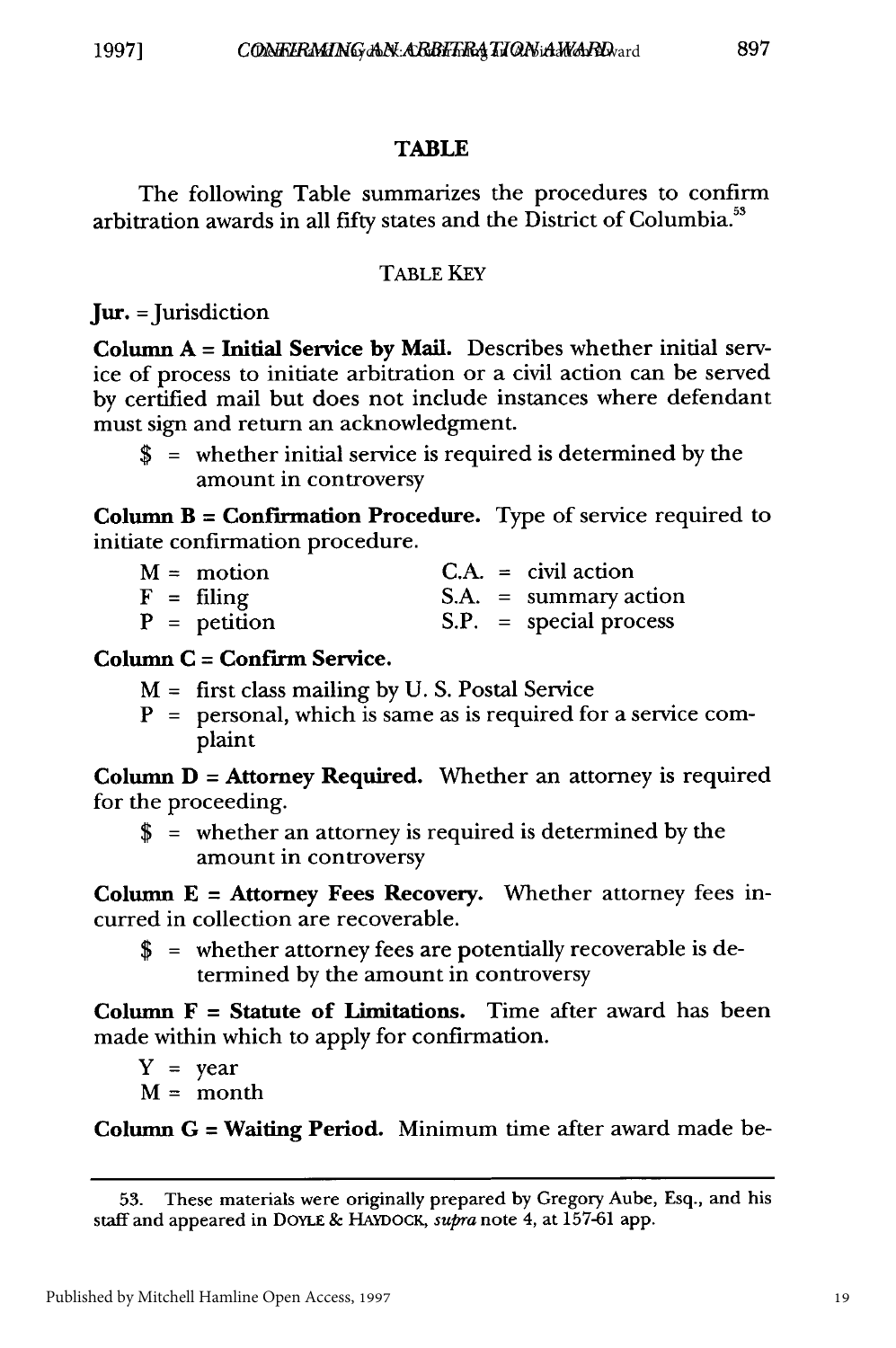fore confirmation action can be brought.

 $N = none$  $D = days$ 

898

Column  $H = Notice Required.$  Number of days before confirmation hearing that advance notice must be given, using service of notice by mail when allowed. States with "not specified" usually have time periods determined by the court's calendaring system (i.e., time determined by when the motion is scheduled for hearing).

```
D = \text{days}
```
N.S. = not specified

Column **I** = **State Law** Note. Indicates whether there are significant restrictions on applicability of the state arbitration act.

| Jur.   | A   | B           | С         | D        | E     | F    | G    | H               | I   |
|--------|-----|-------------|-----------|----------|-------|------|------|-----------------|-----|
| Fed.   | No  | M           | M         | Yes      | see   | 1Y   | N    | 8 D             | Yes |
|        |     |             |           |          | state |      |      |                 |     |
| Ala.   | Yes | $\mathbf F$ | None      | No       | \$    | None |      | $10$ D None     | Yes |
| Alaska | Yes | M           | M         | Yes      | Yes   | None | N    | 13 D            | No  |
| Ariz.  | No  | M           | ${\bf P}$ | Yes      | Yes   | None | N    | 20D             | No  |
| Ark.   | Yes | М           | M         | Yes      | No    | None | N    | 13 D            | No  |
| Cal.   | No  | P           | M         | Yes      | Yes.  | 4 Y  | 10D  | 10 <sub>D</sub> | No  |
| Colo.  | No  | M           | M         | \$       | Yes   | None | N    | 8 D             | No  |
| Conn.  | No  | M           | M         | Yes      | Yes   | 1Y   | N    | N.S.            | No  |
| Del.   | No  | C.A.        | ${\bf P}$ | Probably | Yes   | 1Y   | N    | 20D             | No  |
|        |     |             |           | Yes      |       |      |      |                 |     |
| D.C.   | Yes | M           | M         | Yes      | Yes   | None | N    | N.S.            | No  |
| Fla.   | No  | M           | M         | Yes      | Yes   | None | N    | N.S.            | Yes |
| Ga.    | No  | M           | ${\bf P}$ | No       | Yes   | 1Y   | N    | 8D              | Yes |
| Haw.   | No  | M           | M         | Yes      | Yes   | 1 Y  | N    | 5D              | No  |
| Idaho  | No  | M           | M         | Yes      | \$    | None | N    | 8D              | No  |
| Ill.   | No  | M           | M         | \$       | Yes   | None | N    | N.S.            | No  |
| Ind.   | Yes | M           | M         | Yes      | \$    | None | 90 D | 8 D             | Yes |
| Iowa   | No  | M           | M         | Yes      | No    | None | N    | 13 D            | Yes |
| Kan.   | No  | M           | M         | Yes      | No    | None | N    | 10 <sub>D</sub> | No  |
| Ky.    | Yes | M           | M         | Yes      | No    | None | N    | N.S.            | No  |
| La.    | No  | М           | P         | Probably | Yes   | 1Y   | N    | 5 <sub>D</sub>  | No  |
|        |     |             |           | Yes      |       |      |      |                 |     |
| Me.    | No  | M           | M         | Yes      | No    | None | N    | 10 <sub>D</sub> | No  |
| Md.    | Yes | P           | M         | Yes      | Yes   | None | N    | 15 D            | No  |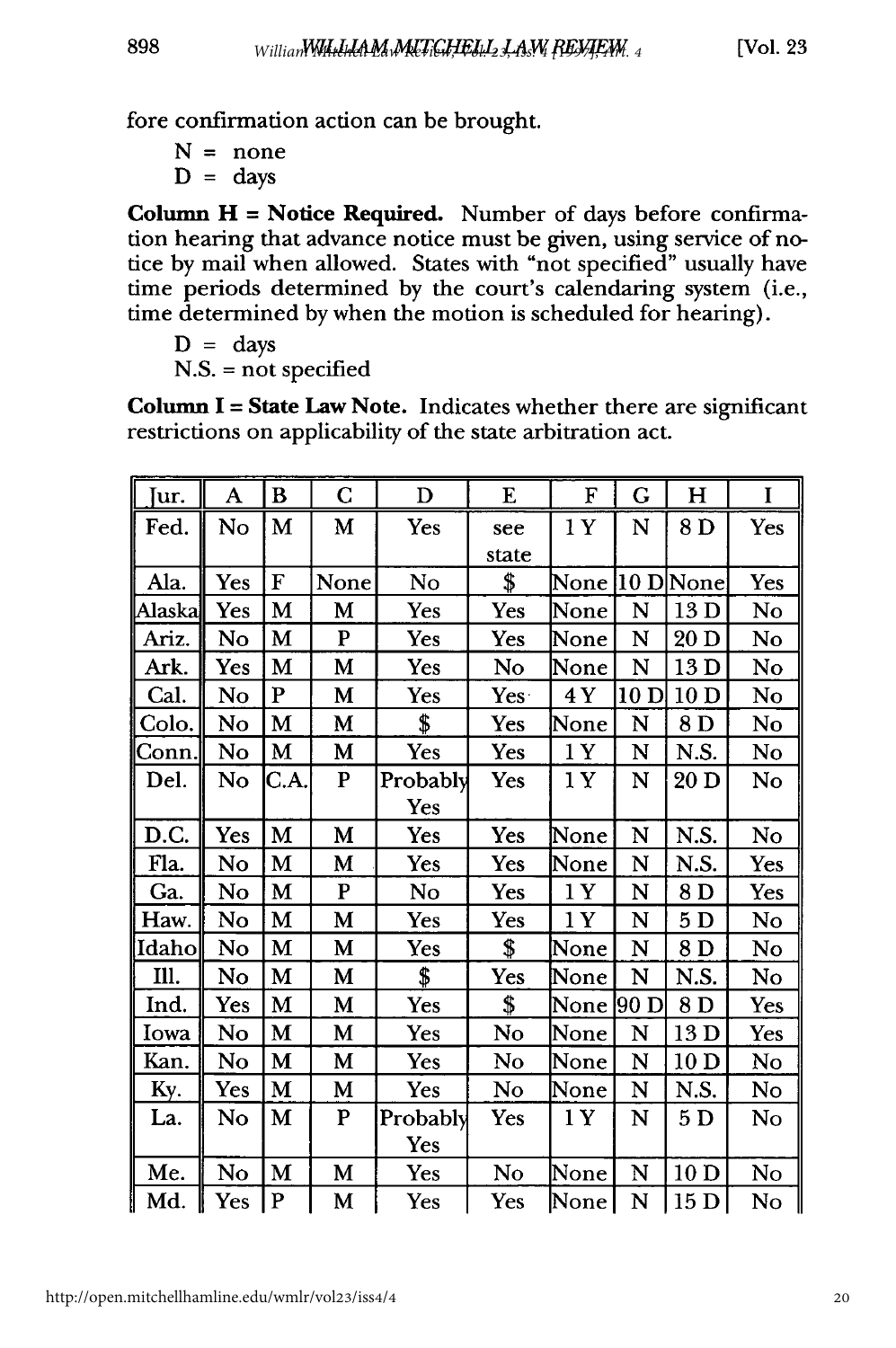| Jur.  | A   | B            | $\mathbf C$    | D   | E             | F              | G | $\mathbf H$     | I   |
|-------|-----|--------------|----------------|-----|---------------|----------------|---|-----------------|-----|
| Mass. | No  | M            | M              | Yes | Yes           | None           | N | 10 <sub>D</sub> | No  |
| Mich. | No  | C.A.         | $\overline{P}$ | Yes | Yes           | 1Y             | N | 21 D            | No  |
| Minn. | No  | M            | M              | Yes | No            | None           | N | 8D              | No  |
| Miss. | No  | M            | $\mathbf{P}$   | Yes | Yes           | 1Y             | N | 8D              | Yes |
| Mo.   | No  | M            | M              | Yes | Yes           | None           | N | 8D              | Yes |
| Mont. | No  | M            | M              | Yes | Yes           | None           | N | 8 D             | Yes |
| Neb.  | Yes | M            | M              | Yes | No            | None           | N | N.S.            | Yes |
| Nev.  | No  | M            | M              | Yes | Yes           | 1Y             | N | 8D              | No  |
| N.H.  | No  | $\mathbf{P}$ | $\mathbf P$    | Yes | Yes           | 1Y             | N | 30 D            | No  |
| N.J.  | No  | S.A.         | $\bf P$        | Yes | Yes           | 3 <sub>M</sub> | N | 10 <sub>D</sub> | No  |
| N.M.  | No  | M            | M              | Yes | Yes           | None           | N | 8 D             | No  |
| N.Y.  | No  | S.P.         | $\mathbf P$    | Yes | <b>Yes</b>    | 1 Y            | N | 8D              | No  |
| N.C.  | Yes | M            | $\mathbf M$    | No  | Yes           | None           | N | 8 D             | Yes |
| N.D.  | Yes | M            | M              | Yes | \$            | None           | N | 8D              | No  |
| Ohio  | Yes | M            | M              | Yes | No            | 1Y             | N | 8D              | No  |
| Okla. | Yes | M            | M              | Yes | \$            | None           | N | 8D              | No  |
| Or.   | No  | ${\bf F}$    | None           | Yes | Yes           | None           | N | 20D             | Yes |
| Pa.   | No  | ${\bf P}$    | M              | Yes | Yes           | None           | N | N.S.            | No  |
| R.I.  | No  | M            | M              | Yes | Yes           | 1 Y            | N | 11 D            | No  |
| S.C.  | Yes | M            | M              | Yes | \$            | None           | N | 15 D            | Yes |
| S.D.  | No  | $\mathbf M$  | M              | Yes | Probably None |                | N | 8D              | No  |
|       |     |              |                |     | No            |                |   |                 |     |
| Tenn. | Yes | M            | $\mathbf M$    | Yes | Yes           | None           | N | 8D              | No  |
| Tex.  | Yes | C.A.         | M              | Yes | Yes           | None           | N | 27 D            | Yes |
| Utah  | No  | M            | M              | Yes | Yes           | None           | N | 23 D            | No  |
| Vt.   | No  | M            | M              | Yes | Yes           | None           | N | N.S.            | Yes |
| Va.   | No  | M            | M              | Yes | Yes           | None           | N | 24 D            | No  |
| Wash. | No  | M            | M              | Yes | Yes           | 1Y             | N | 8D              | No  |
| W.Va. | No  | C.A.         | ${\bf P}$      | Yes | No            | None           | N | 13D             | Yes |
| Wis.  | \$  | M            | M              | Yes | No            | 1Y             | N | 5D              | No  |
| Wyo.  | No  | M            | M              | Yes | \$            | None           | N | 8D              | No  |